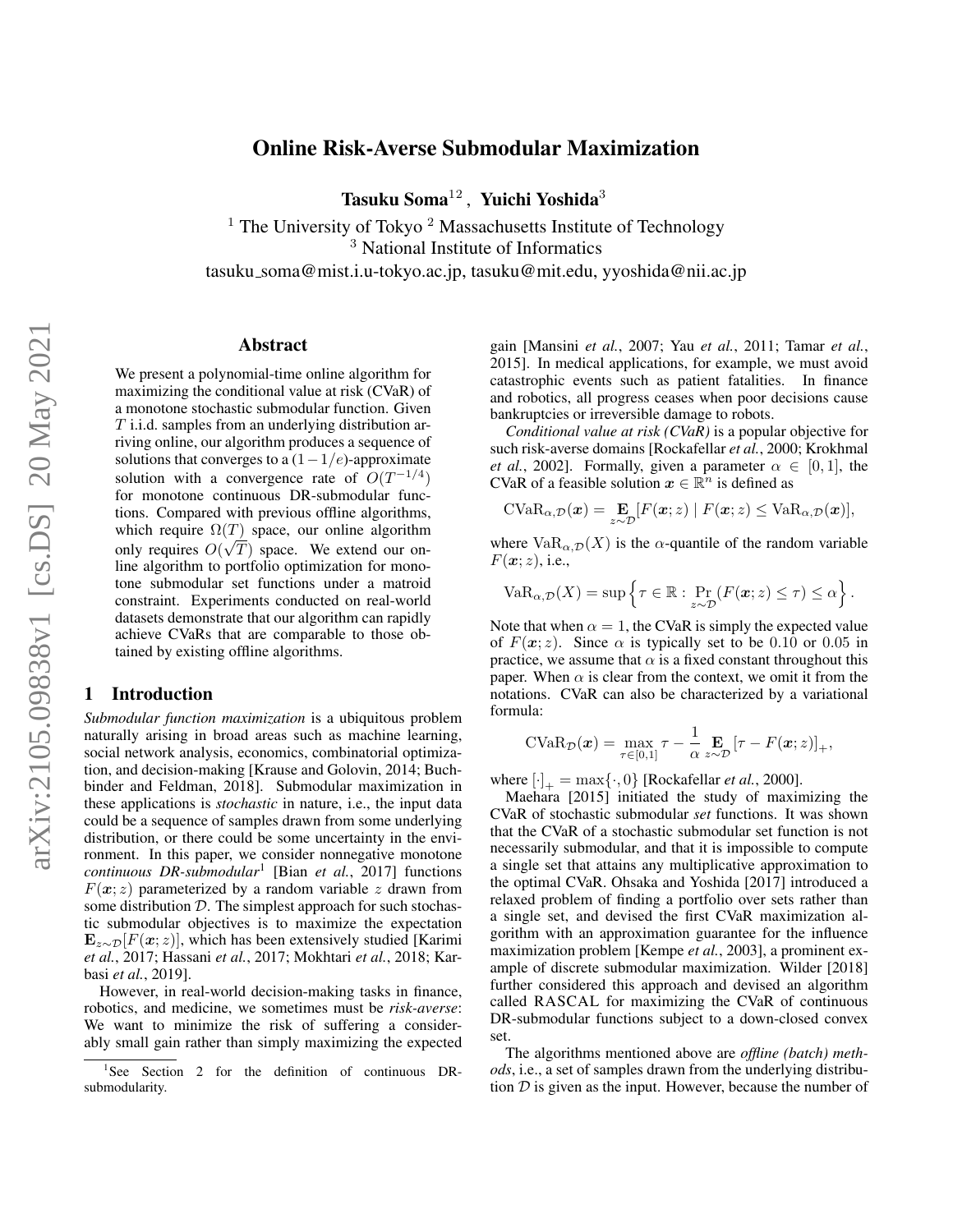samples needed to accurately represent  $D$  can be exceedingly large, it is often inefficient or even impossible to store all the samples in memory. Further, when a new sample is observed, these offline algorithms must be rerun from scratch.

In the machine learning community, *online methods*, which can efficiently handle large volumes of data, have been extensively studied [\[Hazan, 2016\]](#page-6-15). Online methods read data in a streaming fashion, and update the current solution using a few data elements stored in memory. Further, online methods can update a solution at a low computational cost.

# 1.1 Our contributions

In this work, we propose *online algorithms* for maximizing the CVaR of stochastic submodular objectives in continuous and discrete settings.

Continuous setting Let  $z_1, \ldots, z_T$  be i.i.d. samples drawn from D arriving sequentially and  $K \subseteq \mathbb{R}^n$  be a down-closed convex set. Our main result is a polynomial-time online algorithm, STOCHASTICRASCAL, that finds  $x \in K$  such that

$$
\mathbf{E}[\text{CVaR}_{\mathcal{D}}(\boldsymbol{x})] \geq \left(1 - \frac{1}{e}\right) \text{CVaR}_{\mathcal{D}}(\boldsymbol{x}^*) - O(T^{-1/4}),
$$

for any  $x^* \in K$ , where the expectation is taken over  $z_1, \ldots, z_T$  and the randomness of the algorithm. STOCHAS-TICRASCAL only stores  $O(\sqrt{T})$  data in memory, drawing a contrast to RASCAL, which store all  $T$  data points. Note that the approximation ratio of  $1-1/e$  is optimal for any algorithm that performs polynomially many function value queries even if  $\alpha = 1$  [Vondrák, 2013]. We also conduct several experiments on real-world datasets to show the practical efficiency of our algorithm. We demonstrate that our algorithm rapidly achieves CVaR comparable to that obtained by known offline methods.

Discrete setting As an application of the above algorithm, we devise an online algorithm to create a portfolio that maximizes the CVaR of a discrete submodular function subject to a matroid constraint. Let  $f(X; z) : 2^V \rightarrow [0, 1]$  be a monotone stochastic submodular set function on a ground set V and  $\mathcal{I} \subseteq 2^V$  be a matroid. The goal is to find a portfolio  $\mathcal{P}$  of feasible sets in  $\mathcal I$  that maximizes

$$
\text{CVaR}_{\mathcal{D}}(\mathcal{P}) = \max_{\tau \in [0,1]} \tau - \frac{1}{\alpha} \mathop{\mathbf{E}}_{z \sim \mathcal{D}}[\tau - \mathop{\mathbf{E}}_{X \sim \mathcal{P}} f(X; z)]_{+},
$$

given i.i.d. samples from  $D$ . We show that this problem can be reduced to online CVaR maximization of continuous DRsubmodular functions on a matroid polytope, and devise a polynomial-time online approximation algorithm for creating a portfolio  $P$  such that

$$
\mathbf{E}[\text{CVaR}_{\mathcal{D}}(\mathcal{P})] \ge \left(1 - \frac{1}{e}\right) \text{CVaR}_{\mathcal{D}}(\mathcal{P}^*) - O(T^{-1/10})
$$

for any portfolio  $\mathcal{P}^*$  over feasible sets. Note that this algorithm is the first online algorithm that converges to a  $(1 1/e$ )-approximation portfolio in the discrete setting, which generalizes the known offline algorithm [\[Wilder, 2018\]](#page-6-14) to the i.i.d. setting.

# 1.2 Our techniques

To analyze our online algorithms, we introduce a novel adversarial online learning problem, which we call *adversarial online submodular CVaR learning*. This online learning problem is described as follows. For  $t = 1, \ldots, T$ , the learner chooses  $x_t \in K$  and  $\tau_t \in [0, 1]$  possibly in a randomized manner. After  $x_t$  and  $\tau_t$  are chosen, the adversary reveals a monotone continuous DR-submodular function  $F_t: K \to [0, 1]$  to the learner. The goal of the learner is to minimize the approximate regret

regret<sub>1-1/e</sub>(T) = 
$$
\left(1 - \frac{1}{e}\right) \sum_{t=1}^{T} H_t(\mathbf{x}^*, \tau^*) - \sum_{t=1}^{T} H_t(\mathbf{x}_t, \tau_t)
$$

for arbitrary  $x^* \in K$  and  $\tau^* \in [0, 1]$ , where the function  $H_t$ is given by

$$
H_t(\boldsymbol{x},\tau) = \tau - \frac{1}{\alpha} [\tau - F_t(\boldsymbol{x})]_+.
$$

We devise an efficient algorithm that achieves  $O(T^{3/4})$  approximate regret in expectation. Further, we show that, given an online algorithm with a sublinear approximate regret, we can construct an online algorithm that achieves a  $(1 - 1/e)$ approximation to CVaR maximization, whose convergence rate is  $\mathbf{E}[\mathrm{regret}_{1-1/e}(T)]/T$ . Combining these results, we obtain an online (1−1/e)-approximation algorithm for CVaR maximization with a convergence rate of  $O(T^{-1/4})$ .

We remark that adversarial online submodular CVaR learning may be of interest in its own right: Although the objective function  $H_t$  is neither monotone nor continuous DRsubmodular in general, we can design an online algorithm with a sublinear  $(1 - 1/e)$ -regret by exploiting the underlying structure of  $H_t$ . As per our knowledge, an online algorithm for non-monotone and non-DR-submodular maximization does not exist in the literature.

#### 1.3 Related work

Several studies focused on CVaR optimization in the adversarial online settings and i.i.d. settings. [Tamar](#page-6-8) *et al.* [\[2015\]](#page-6-8) studied CVaR optimization over i.i.d. samples and analyzed stochastic gradient descent under the strong assumption that CVaR is continuously differentiable. Recently, [Cardoso and](#page-6-17) [Xu](#page-6-17) [\[2019\]](#page-6-17) introduced the concept of the CVaR regret for convex loss functions and provided online algorithms for minimizing the CVaR regret under bandit feedback.

Online and stochastic optimization of submodular maximization have been extensively studied in [Streeter and](#page-6-18) [Golovin](#page-6-18) [\[2008\]](#page-6-18); [Streeter](#page-6-19) *et al.* [\[2009\]](#page-6-19); [Golovin](#page-6-20) *et al.* [\[2014\]](#page-6-20); [Karimi](#page-6-3) *et al.* [\[2017\]](#page-6-3); [Hassani](#page-6-4) *et al.* [\[2017\]](#page-6-4); [Mokhtari](#page-6-5) *et al.* [\[2018\]](#page-6-22); [Chen](#page-6-21) *et al.* [2018]; [Roughgarden and Wang](#page-6-22) [2018]; [Soma](#page-6-23) [\[2019\]](#page-6-23); [Karbasi](#page-6-6) *et al.* [\[2019\]](#page-6-6); [Zhang](#page-7-1) *et al.* [\[2019\]](#page-7-1). These studies optimize either the approximate regret or the expectation and do not consider CVaR.

Another line of related work is *robust submodular maximization* [\[Krause](#page-6-24) *et al.*, [2008;](#page-6-24) [Chen](#page-6-25) *et al.*, [2017;](#page-6-25) [Anari](#page-6-26) *et [al.](#page-6-26)*, [2019\]](#page-6-26). In robust submodular maximization, we maximize the minimum of N submodular functions, i.e.,  $\min_{i=1}^{N} f_i(X)$ . Robust submodular maximization is the limit of CVaR maximization, where  $D$  is the uniform distribution over N values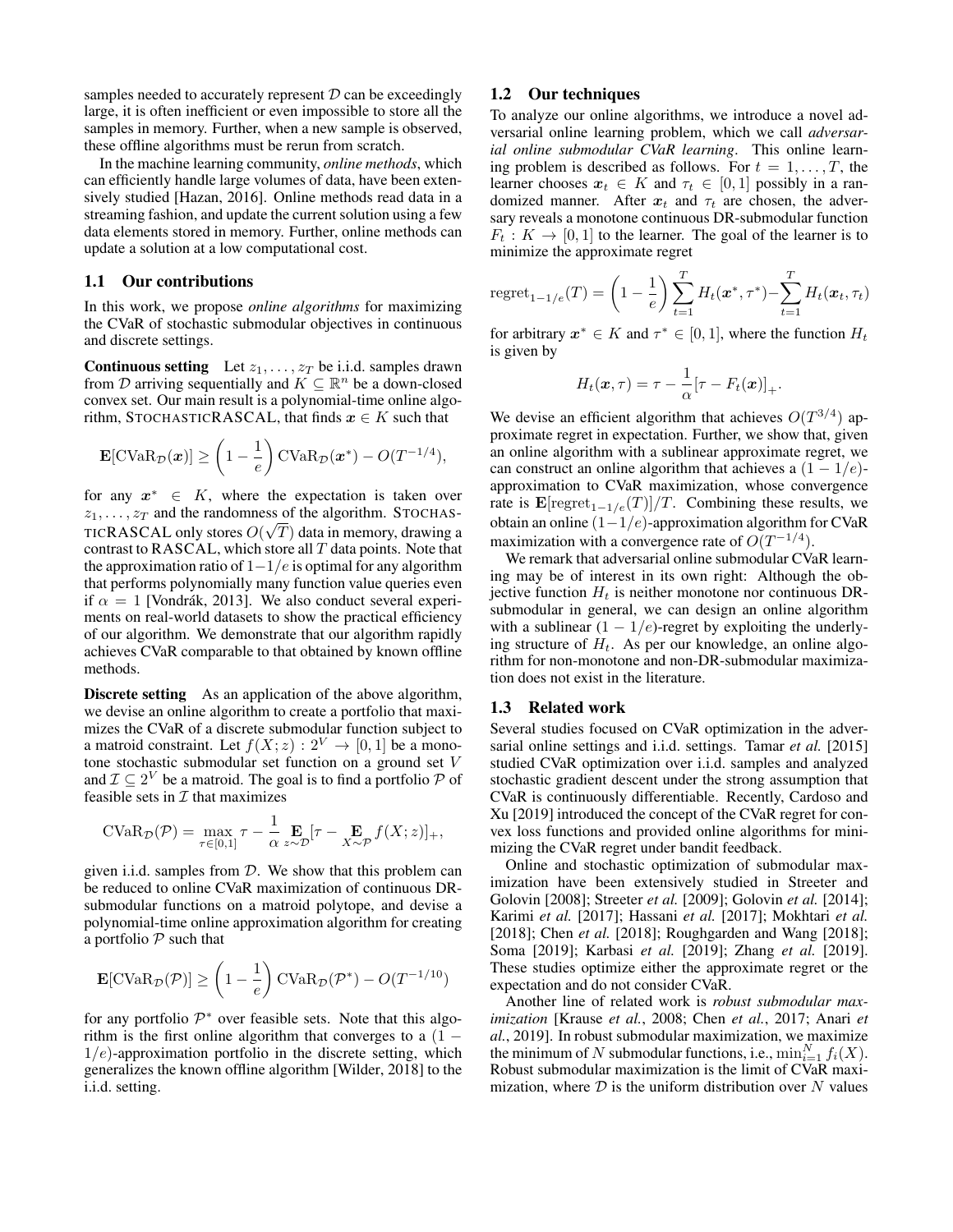and  $\alpha \rightarrow 0$ . Recently, [Staib](#page-6-27) *et al.* [\[2019\]](#page-6-27) proposed *distributionally robust submodular optimization*, which maximizes  $\min_{\mathcal{D} \in P} \mathbf{E}_{z \sim \mathcal{D}} f(X; z)$  for an uncertainty set P of distributions. It is known that CVaR can be formulated in the distributionally robust framework [\[Shapiro](#page-6-28) *et al.*, [2014\]](#page-6-28). However, the algorithms proposed by [Staib](#page-6-27) *et al.* [\[2019\]](#page-6-27) require that P is a subset of the N-dimensional probability simplex; moreover, their time complexity depends on  $N$ . Our algorithms work even if  $N$  is infinite.

# 1.4 Organization of this paper

This paper is organized as follows. Section [2](#page-2-0) introduces the background of submodular optimization. Sections [3](#page-2-1) and [4](#page-4-0) describe our algorithms for continuous and discrete setting, respectively. Section [5](#page-4-1) present experimental results using real-world dataset. The omitted analysis and the details of adversarial setting can be found in Appendix.

# <span id="page-2-0"></span>2 Preliminaries

Throughout the paper,  $V$  denotes the ground set and  $n$  denotes the size of the ground set. For a set function  $f: 2^V \rightarrow$ R, the *multilinear extension*  $F : [0,1]^V \rightarrow \mathbb{R}$  is defined as  $F(\boldsymbol{x}) = \sum_{S \subseteq V} f(S) \prod_{i \in S} x_i \prod_{i \notin S} (1-x_i)$ . For a matroid on V , the *base polytope* is the convex hull of bases of the matroid. It is well-known that the linear optimization on a base polytope can be solved by the greedy algorithm [\[Fujishige,](#page-6-29) [2005\]](#page-6-29).

We denote the Euclidean norm and inner product by  $\left\| \cdot \right\|$ and  $\langle \cdot, \cdot \rangle$ , respectively. The  $\ell^p$  norm  $(1 \leq p \leq \infty)$  is denoted by  $\lVert \cdot \rVert_p$ . The Euclidean projection of x onto a set K is denoted by  $\text{proj}_K(\boldsymbol{x})$ . A convex set  $K \subseteq \mathbb{R}_{\geq 0}^n$  is said to be *down-closed* if  $y \in K$  and  $0 \le x \le y$  imply  $x \in K$ . A function  $f : \mathbb{R}^n \to \mathbb{R}$  is said to be *L-Lipschitz (continuous*) for  $L > 0$  if  $|f(x) - f(y)| \le L \|x - y\|$  for all x, y. We say that f is  $\beta$ -smooth for  $\beta > 0$  if f is continuously differentiable and  $\|\nabla f(\mathbf{x}) - \nabla f(\mathbf{y})\| \leq \beta \|\mathbf{x} - \mathbf{y}\|.$ A smooth function  $F : \mathbb{R}^n \to \mathbb{R}$  is said to be *continuous DR-submodular* [\[Bian](#page-6-2) *et al.*, [2017\]](#page-6-2) if  $\frac{\partial^2 F}{\partial x_i \partial x_j} \leq 0$  for all *i*, *j*. The multilinear extension of a submodular function is known to be DR-submodular [\[Calinescu](#page-6-30) *et al.*, [2011\]](#page-6-30). The continuous DR-submodularity implies *up-concavity*: For a continuous DR-submodular function  $F, x \in \mathbb{R}^n$ , and  $d \ge 0$ , the univariate function  $t \mapsto F(x + td)$  is concave.

The uniform distribution of a set K is denoted by  $\mathrm{Unif}(K)$ . The standard normal distribution is denoted by  $N(\mathbf{0}, I)$ .

# <span id="page-2-1"></span>3 CVaR Maximization of Continuous DR-submodular Functions

We present our online algorithm for CVaR maximization via i.i.d. samples. Let  $F_t : \mathbb{R}^n \to [0,1]$  be the monotone continuous DR-submodular function corresponding to the  $t$ -th sample  $z_t$ , i.e.,

$$
F_t(\boldsymbol{x}) = F(\boldsymbol{x}; z_t)
$$

for  $t = 1, \ldots, T$ . Similarly, define an auxiliary function  $H_t$ with respect to  $z_t$  by

$$
H_t(\boldsymbol{x},\tau)=\tau-\frac{1}{\alpha}[\tau-F_t(\boldsymbol{x})]_+=\tau-\frac{1}{\alpha}[\tau-F(\boldsymbol{x};z_t)]_+.
$$

for  $t = 1, ..., T$ . Let  $K \subseteq \mathbb{R}_{\geq 0}^n$  be a down-closed convex set. Formally, we make the following very mild assumptions on  $F_t$  and  $K$ .

# <span id="page-2-2"></span>Assumption 1.

- For all t,  $F_t$  is L-Lipschitz and  $\beta$ -smooth, and  $\|\nabla F_t\| \leq$ G.
- The diameter of  $K$  is bounded by  $D$ .
- We are given a linear optimization oracle over  $K$ .

When the underlying norm is the  $\ell^p$ -norm with  $p \neq 2$ , we write  $G_p$  to emphasize it. For example, if  $F_t$  is the multilinear extension of a submodular set function  $f_t: 2^V \to [0, 1]$  and K is the base polytope of a rank-k matroid, we have  $L = \beta =$  $O(n)$ ,  $G_{\infty} = 1$ ,  $D = O(\sqrt{k})$ .

Our algorithm borrows some ideas from an algorithm called RASCAL [\[Wilder, 2018\]](#page-6-14). First, we define a smoothed auxiliary function  $\tilde{H}_t: [0,1]^V \times [0,1] \rightarrow [0,1]$  as

$$
\tilde{H}_t(\boldsymbol{x},\tau) = \frac{1}{u} \int_0^u \left( \tau + \xi - \frac{1}{\alpha} [\tau + \xi - F_t(\boldsymbol{x})]_+ \right) d\xi,
$$

where  $u > 0$  is a smoothing parameter specified later. This smoothing guarantees that  $\tilde{H}_t$  is differentiable for all x and has Lipschitz continuous gradients.

Lemma 2 (Lemma 6 of [Wilder](#page-6-14) [\[2018\]](#page-6-14)).

- *1.*  $|H_t(\mathbf{x}, \tau) \tilde{H}_t(\mathbf{x}, \tau)| \leq \frac{u(1+1/\alpha)}{2}$  for all  $\mathbf{x}$  and  $\tau$ .
- *2. If*  $F_t$  *is L-Lipschitz and*  $\beta$ *-smooth, and*  $\|\nabla F_t\| \leq G$ *, then*  $\nabla_{\boldsymbol{x}} \tilde{H}_t$  *is*  $\frac{1}{\alpha}(\beta + \frac{LG}{u})$ -Lipschitz.

**Lemma 3** [\(Wilder](#page-6-14) [\[2018\]](#page-6-14)). *The function*  $\max_{\tau} \tilde{H}_t(\cdot, \tau)$  *is monotone and up-concave.*

## 3.1 StochasticRASCAL

We now formally describe our algorithm, STOCHASTI-CRASCAL. We note that RASCAL runs the Frank-Wolfe algorithm on a function  $\max_{\tau} \sum_{t=1}^{T} \tilde{H}_t(\cdot, \tau)$ . Owing to the up-concavity and smoothness properties of this function, one can obtain  $(1 - 1/e)$ -approximation. However, in our online setting, we cannot evaluate this function because  $\tilde{H}_t$  will be revealed online, and hence we cannot simply run RASCAL.

To overcome the issue above, first we split the  $T$  samples into *mini-batches* of length B, which we specify later. The key idea is to use the following objective function

$$
\bar{H}_b(\boldsymbol{x}) = \max_{\tau} \frac{1}{B} \sum_{t=(b-1)B+1}^{bB} \tilde{H}_t(\boldsymbol{x},\tau)
$$

for each b-th mini-batch  $(b = 1, \ldots, T/B)$ . We can see that  $\bar{H}_b(x)$  is monotone, up-concave, and can be evaluated only using samples in the b-th mini-batch. Then, we run a perturbed version of Frank-Wolfe algorithm [\[Golovin](#page-6-20) *et al.*, [2014;](#page-6-20) Bian *[et al.](#page-6-2)*, [2017\]](#page-6-2) on  $\bar{H}_b$ . More formally, we first initialize  $x_{b+1}^0 = 0$  and for each  $s = 0, \delta, 2\delta, \ldots, 1 - \delta$ , we perform the update

$$
\bm{x}_b^{s+\delta} \leftarrow \bm{x}_b^s + \delta \bm{d}_b^s
$$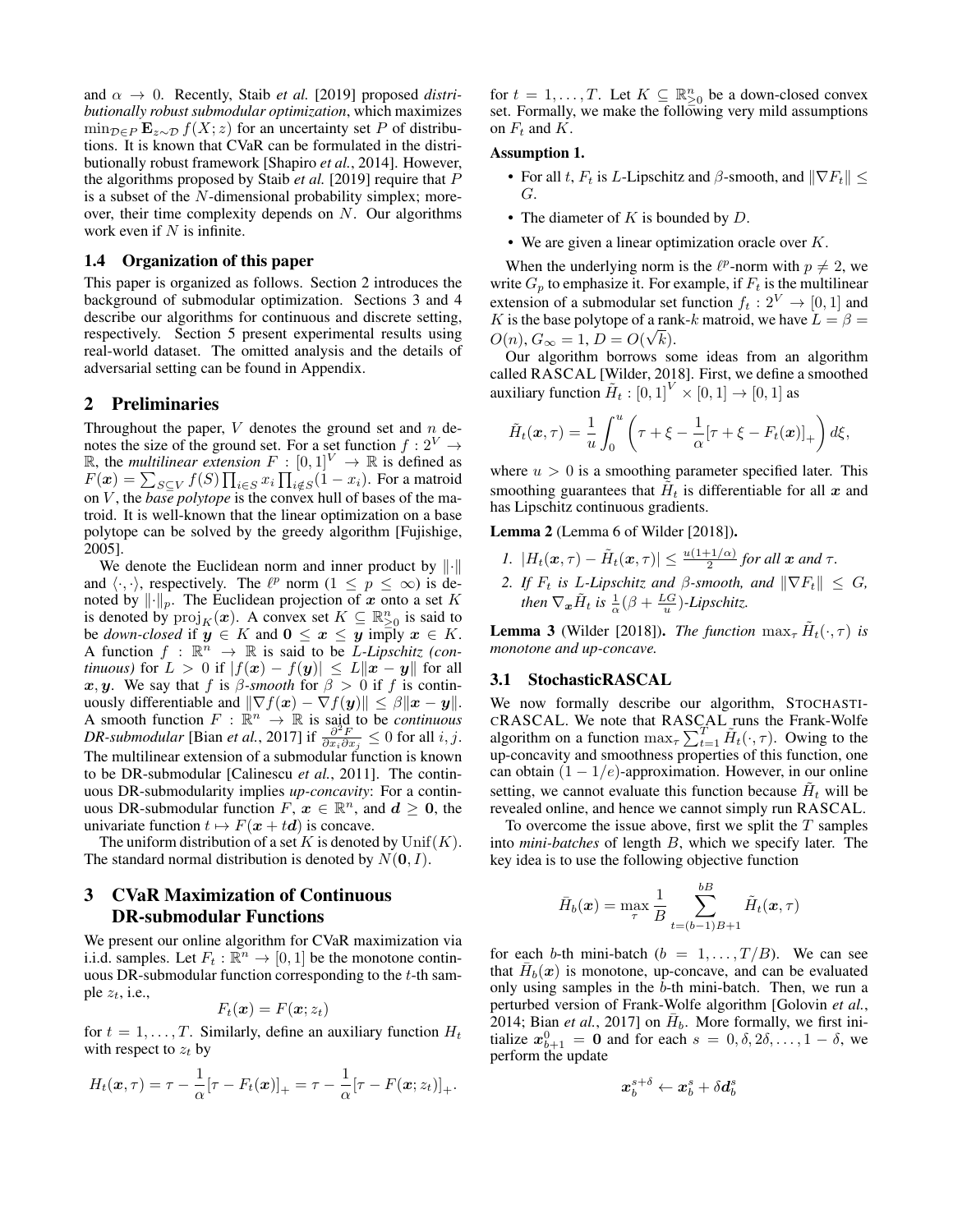## <span id="page-3-2"></span>Algorithm 1 STOCHASTICRASCAL

- **Require:** learning rates  $\lambda > 0$ , step size  $\delta > 0$ , perturbation distribution  $\mathcal{D}_{\text{FPL}}$ , smoothing parameter  $u > 0$ , and mini-batch size  $B > 0$
- 1: Initialize  $x_1 \in K$  arbitrary.
- 2: for  $b = 1, ..., T/B$  do
- 3: Observe samples  $z_{(b-1)B+1}, \ldots, z_{bB}$  and store them in mini-batch  $\mathcal{Z}_b$ .
- 4: /\* continuous greedy \*/
- 5: Let  $x_b^0 \leftarrow 0$ .
- 6: **for**  $s = 0, \delta, 2\delta, \ldots, 1 \delta$  do
- 7:  $\tau := \text{SMOOTHTAU}(\boldsymbol{x}_b^s, u, \mathcal{Z}_b)$
- 8: g  $s_b^s := \mathtt{SMOOTHGRAD}(\boldsymbol{x}_b^s, \tau, \boldsymbol{u}, \mathcal{Z}_b).$
- 9: Find a vertex  $d_{b+1}^s$  of K that maximizes  $\left\langle \lambda \sum_{b^{\prime}=1}^{b} \bm{g}^{s}_{b^{\prime}} + \bm{r}^{s}_{b}, \bm{d} \right\rangle$  for  $\bm{d} \in K,$  where  $\hat{\boldsymbol{r}}_b^s \sim \mathcal{D}_{\text{FPL}}.$  // FPL 10:  $\boldsymbol{x}_b^{s+\delta}\leftarrow \boldsymbol{x}_b^s + \delta \boldsymbol{d}_b^s$
- <span id="page-3-3"></span>11: end for
- 12: Let  $x_b = x_b^1$ .
- 13: end for
- 14: **return**  $x_{b'}$  for b' chosen from  $\{1, 2, ..., T/B\}$  uniformly at random.

<span id="page-3-0"></span>Algorithm 2 SMOOTHGRAD $(x, \tau, u, \mathcal{Z})$ **Require:**  $x, \tau, u$ , and mini-batch  $\mathcal{Z}$ 1:  $I_z(\tau) := \max\{\min\{\frac{F(x;z)-\tau}{u}\}$  $\{\frac{z}{u}, \frac{z}{v}\}$  for  $z \in \mathcal{Z}$ . 2: return  $\sum_{z\in\mathcal{Z}}I_z(\tau)\nabla_{\bm{x}}\vec{F}(\bm{x},z)$ 

where  $\delta$  is the step size,  $d_b^s$  is a solution to a perturbed linear optimization problem on  $K$ :

$$
\boldsymbol{d}^s_{b} \in \operatornamewithlimits{argmax}_{\boldsymbol{d} \in K} \Bigg\langle \lambda \sum \limits_{b'=1}^{b} \nabla \bar{H}_{b'}(\boldsymbol{x}^s_{b'}) + \boldsymbol{r}^s_{b}, \boldsymbol{d} \Bigg\rangle.
$$

Here,  $r_b^s \sim \mathcal{D}_{\text{FPL}}$  is a perturbation vector. This perturbation trick aims to stabilize the algorithm so that we can maximize the true objective  $\max_{\tau} \sum_{t=1}^T \tilde{H}_t(\cdot,\tau)$  using only mini-batch objectives.

In each iteration of continuous greedy, we need the gradients  $\nabla \bar{H}_b(x_b^s)$ , which in turn requires us to compute  $\argmax_{\tau} \frac{1}{B} \sum_{t=(b-1)B+1}^{b} \tilde{H}_t(\boldsymbol{x}_{b}^s, \tau)$ . These gradients and the optimal  $\tau$  can be computed by SMOOTHGRAD and SMOOTHTAU subroutines, respectively, which were proposed in [Wilder](#page-6-14) [\[2018\]](#page-6-14); See Algorithms [2](#page-3-0) and [3.](#page-3-1)

Let us write  $x_b := x_b^1$  for  $b = 1, ..., T/B$ . The final output of STOCHASTICRASCAL is  $x_{b'}$  for a random index b' chosen uniformly at random from  $\{1, 2, \ldots, T/B\}$ . The pseudocode of STOCHASTICRASCAL is presented in Algorithm [1.](#page-3-2)

#### 3.2 Convergence rate via regret bounds

Let us consider the convergence rate of STOCHASTICRAS-CAL. The main challenge of the analysis is how to set the parameters used in the algorithm, i.e., learning rates  $\lambda$ , step size  $\delta$ , perturbation distribution  $\mathcal{D}_{\text{FPL}}$ , smoothing parameter

# <span id="page-3-1"></span>Algorithm 3 SMOOTHTAU $(x, u, \mathcal{Z})$

z∈Z

**Require:**  $x$ ,  $u$ , and mini-batch  $\mathcal Z$ 1:  $\mathcal{B} := \{ F(x; z) \mid z \in \mathcal{Z} \} \cup \{ F(x; z) + u \mid z \in \mathcal{Z} \}$ 2: Sort B in ascending order, obtaining  $\mathcal{B} = \{b_1, \ldots, b_{|\mathcal{B}|}\}.$ 3:  $i^* := \min\{i : \sum_{z \in \mathcal{Z}} I_z(b_i) < \alpha|\mathcal{Z}|\}$ 4:  $A := \{z \in \mathcal{Z} : b_{i^* - 1} < F(\boldsymbol{x}; z) < b_{i^*}\}$ 5:  $C := \{ z \in \mathcal{Z} : F(\bm{x}; z) \le b_{i^*-1} \}$ 6: **return** the solution  $\tau$  of the linear equation  $\sum$  $F(\bm{x}; z) - \tau$  $\frac{\mathcal{Z}}{u} + |C| = \alpha |\mathcal{Z}|.$ 

u, and mini-batch size B, to achieve the desired  $O(T^{-1/4})$ convergence rate.

To this end, using tools from *online convex optimization*, we prove an approximate regret bound for a variant of STOCHASTICRASCAL for adversarial online submodular CVaR learning (see Introduction for the definition).

<span id="page-3-4"></span>Theorem 4 (informal). *There exists an efficient online algorithm for adversarial online CVaR learning with*

$$
\left(1-\frac{1}{e}\right)\sum_{t=1}^T H_t(\boldsymbol{x}^*,\tau^*) - \mathbf{E}\left[\sum_{t=1}^T H_t(\boldsymbol{x}_t,\tau_t)\right] = O(T^{3/4})
$$

*for an arbitrary*  $x^* \in K$  *and*  $\tau^* \in [0,1]$ *, where the big-O notation hides a factor polynomial in*  $\alpha$ ,  $\beta$ ,  $D$ ,  $G$ , and  $n$ .

We then show that the above regret bound can be used to show a convergence rate of STOCHASTICRASCAL. The technical detail of the adversarial setting and the proof of the following theorem is deferred to Appendix.

<span id="page-3-5"></span>Theorem 5. *Under Assumption [1,](#page-2-2)* STOCHASTICRASCAL *outputs*  $x \in K$  *such that for any*  $x^* \in K$ *,* 

$$
\mathbf{E}[\text{CVaR}_{\mathcal{D}}(\boldsymbol{x})]
$$
  
\n
$$
\geq \left(1 - \frac{1}{e}\right) \text{CVaR}_{\mathcal{D}}(\boldsymbol{x}^*) - O\left(\frac{\sqrt{C_{\alpha}GD}n^{1/8}}{\sqrt{\alpha}}\right) T^{-1/4},
$$

*where we set*  $B = \frac{\alpha C_{\alpha} \sqrt{T}}{D G n^{1/4}}$ ,  $\delta = \frac{\alpha^2}{D^2 \left( (1+\alpha) GL\sqrt{T} + \alpha \beta T^{1/4} \right)}$ ,  $\lambda = \frac{\alpha D n^{1/4} \sqrt{B/T}}{G}$  $\frac{4\sqrt{B/T}}{G}$ ,  $u = \frac{T^{-1/4}}{(1+1/\alpha)}$  $\frac{T^{-1/4}}{(1+1/\alpha)}$ *, and*  $\mathcal{D}_{\text{FPL}} = \text{Unif}([0,1]^n)$ *, and*  $C_{\alpha}$  :=  $\max\{1, \frac{1}{\alpha} - 1\}$ *. Further, if* K *is an integral* polytope contained in  $\mathfrak{x} \in [0,1]^n : \sum_i x_i = k$ , then

$$
\mathbf{E}[\text{CVaR}_{\mathcal{D}}(\boldsymbol{x})]
$$
\n
$$
\geq \left(1 - \frac{1}{e}\right) \text{CVaR}_{\mathcal{D}}(\boldsymbol{x}^*) - O\left(\frac{\sqrt{C_{\alpha}G_{\infty}}k^{3/4}\log^{1/4}n}{\sqrt{\alpha}}\right) T^{-1/4}
$$
\n
$$
\text{for } B = \frac{\sqrt{2}C_{\alpha}\sqrt{T_{\alpha}}}{2G_{\infty}k^{3/2}\sqrt{\log(n)}}, \delta = \frac{\alpha^2}{D^2((1+\alpha)GL\sqrt{T}+\alpha\beta T^{1/4})},
$$
\n
$$
\lambda = \sqrt{\frac{B}{Tk}}, u = \frac{T^{-1/4}}{(1+1/\alpha)}, \text{ and } \mathcal{D}_{\text{FPL}} = N(\mathbf{0}, I).
$$

To achieve  $\mathbf{E}[\text{CVaR}_{\mathcal{D}}(\boldsymbol{x})] \geq (1 - \frac{1}{e}) \text{CVaR}_{\mathcal{D}}(\boldsymbol{x}^*) - \varepsilon$ for a desired error  $\varepsilon > 0$ , STOCHASTICRASCAL requires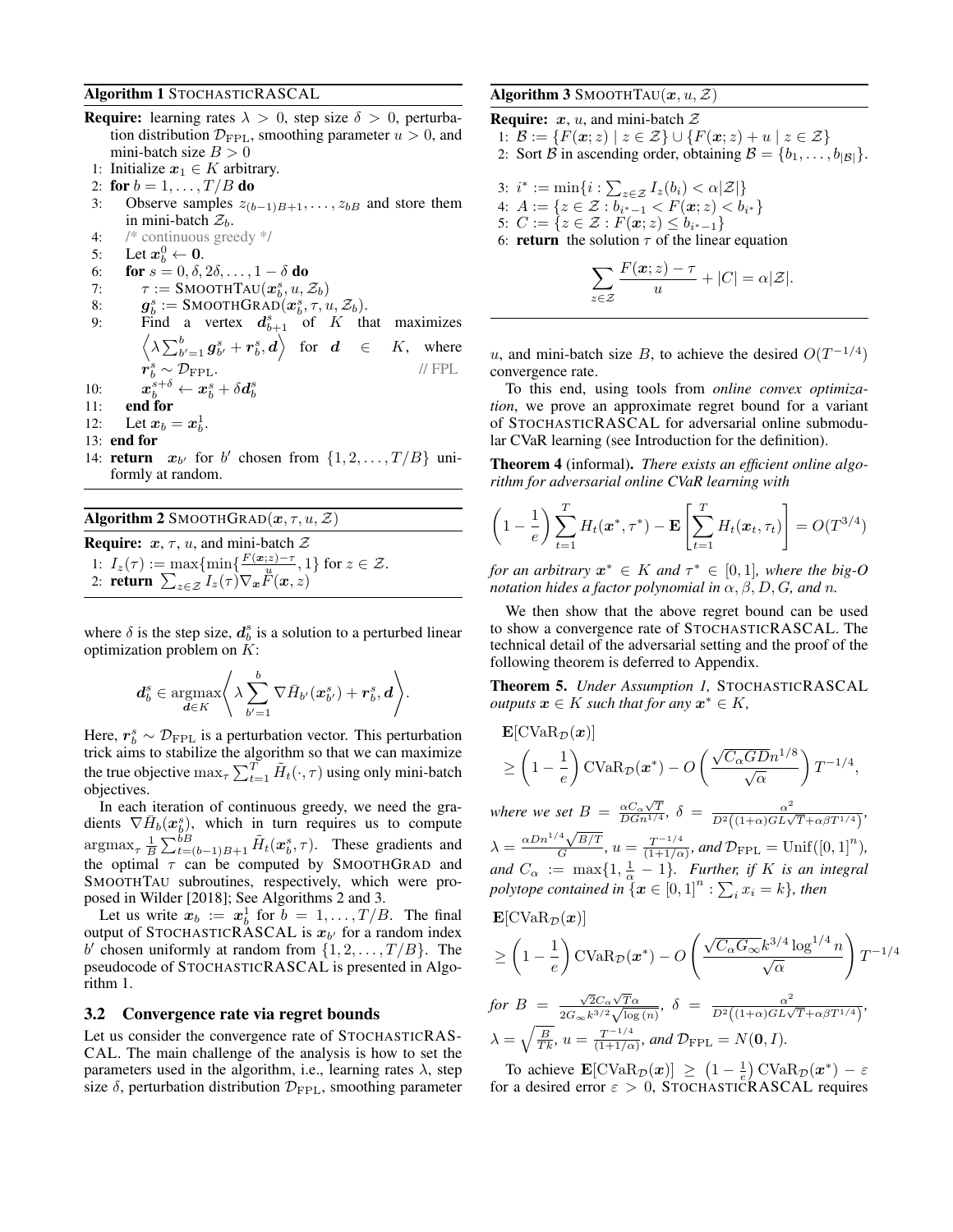$O(\frac{D^2G^2\sqrt{n}}{\epsilon^4})$  $\frac{G^2\sqrt{n}}{\varepsilon^4}$ ) samples and  $O(\frac{D G n^{1.25}}{\varepsilon^2})$  space, whereas RAS-CAL [\[Wilder, 2018\]](#page-6-14) requires  $O(\frac{n}{\varepsilon^2})$  samples and  $O(\frac{n^2}{\varepsilon^2})$  $\frac{n^2}{\varepsilon^2})$ space. Our algorithm runs in a smaller space when the parameters are of moderate size. For example, if  $\beta = D = O(1)$ and  $L = G = o(n^{1/4})$ , the space complexity of STOCHAST-ICRASCAL is better than that of RASCAL.

# <span id="page-4-0"></span>4 CVaR Maximization of Discrete Submodular Functions

We now present our online algorithm for a monotone submodular set function and a matroid constraint. Let  $f_t$ :  $2^V \rightarrow [0, 1]$  be a monotone submodular function corresponding to the t-th sample and  $F_t$  be its multilinear extension for  $t=1,\ldots,T$ .

The basic idea is to run STOCHASTICRASCAL on the multilinear extensions  $F_t$  and the matroid polytope K. However, we must address several technical obstacles. First, we must compare the output portfolio with the optimal *portfolio*; the error bound in the previous sections compared it with the optimal *solution*. To this end, we make multiple copies of variables so that we can approximate an optimal portfolio by a uniform distribution over a multiset of feasible solutions. More precisely, we define a continuous DR-submodular function  $\vec{F}_t : K^r \to [0,1]$  by

$$
\bar{F}_t(\boldsymbol{x}^1,\ldots,\boldsymbol{x}^r)=\frac{1}{r}\sum_{i=1}^rF_t(\boldsymbol{x}^i)
$$

for some sufficiently large r. Then, we feed  $\bar{F}_1, \ldots, \bar{F}_T$ <br>to STOCHASTICRASCAL. Suppose that we obtain  $(x_b^1, \ldots, x_b^r)$  at Line [12](#page-3-3) for each mini-batch  $b = 1, \ldots, T/B$ . Abusing the notation, let us denote  $(x_t^1, \ldots, x_t^r) := (x_b^1, \ldots, x_b^r)$  when the t-th sample is in the b-th mini-batch.

Next, we need to convert  $x_t^1, \ldots, x_t^r$  to feasible sets without significantly deteriorating the values of the multilinear extensions. To this end, we independently apply *randomized swap rounding* [\[Chekuri](#page-6-31) *et al.*, [2010\]](#page-6-31)  $q$  times to each  $x^i$  to obtain feasible sets  $X_t^{i,1}, \ldots, X_t^{i,q}$ . Note that randomized swap rounding is oblivious rounding and independent from  $F_t$ . We can show that  $\frac{1}{q} \sum_{j=1}^{q} f_t(X_t^{i,j})$  is close to  $F_t(\boldsymbol{x}_t^i)$  by using a concentration inequality. Finally, after  $T$  rounds, we return the uniform portfolio over all  $X_t^{i,q}$ . The pseudocode is given in Algorithm [4.](#page-4-2) Carefully choosing  $r$  and  $q$ , we obtain the following theorem.

<span id="page-4-2"></span>Algorithm 4 Online algorithm for maximizing a monotone submodular set function subject to a matroid constraint.

- 1: Run STOCHASTICRASCAL for  $\bar{F}_1, \ldots, \bar{F}_T$  and the matroid polytope K and let  $(x_t^1, \ldots, x_t^r)$  be the temporary solution at Line [12](#page-3-3) in STOCHASTICRASCAL for  $t=1,\ldots,T$ .
- 2:  $X_t^{i,j}$   $\leftarrow$  RANDOMIZEDSWAPROUNDING( $\boldsymbol{x}_t^{i}$ ) for  $t =$  $1, \ldots, T, i = 1, \ldots, r$ , and  $j = 1, \ldots, q$ .
- 3: **return** Uniform portfolio  $\bar{P}$  over all  $X_t^{i,j}$ .

<span id="page-4-4"></span>Theorem 6. *Algorithm [4](#page-4-2) achieves*

$$
\mathbf{E}[\text{CVaR}(\overline{P})]
$$
  
\n
$$
\geq \left(1 - \frac{1}{e}\right) \text{CVaR}_{\mathcal{D}}(\mathcal{P}^*) - O(k^{3/4} \log^{1/4}(n) T^{-1/10})
$$

for arbitrary portfolio  $\mathcal{P}^*$ , where we set  $r = \tilde{O}(T^{1/5})$  and  $q = \tilde{O}(T^{3/4})$  and the expectation is taken over  $z_1, \ldots, z_T$ *and the randomness of the algorithm.*

# <span id="page-4-1"></span>5 Experiments

In this section, we show our experimental results. In all the experiments, the parameter  $\alpha$  of CVaR was set to 0.1. The experiments were conducted on a Linux server with Intel Xeon Gold 6242 (2.8GHz) and 384GB of main memory.

Problem Description. We conducted experiments on the sensor resource allocation problem, in which the goal is to rapidly detect a contagion spreading through a network using a limited budget [\[Bian](#page-6-2) *et al.*, [2017;](#page-6-2) [Leskovec](#page-6-32) *et al.*, [2007;](#page-6-32) [Soma and Yoshida, 2015\]](#page-6-33).

Here, we follow the configuration of the experiments con-ducted in [Wilder](#page-6-14) [\[2018\]](#page-6-14). Let  $G = (V, E)$  be a graph on n vertices. A contagion starts at a random vertex and spreads over time according to some specific stochastic process. Let  $z_v$  be the time at which the contagion reaches v, and let  $z_{\text{max}} = \max_{v \in V : z_v < \infty} z_v$ . If  $z_v = \infty$  for some vertex  $v \in V$ , that is, the contagion does not reach v, we reassign  $z_v = z_{\text{max}}$ , as described in [Wilder](#page-6-14) [\[2018\]](#page-6-14).

The decision maker has a budget  $B$  (e.g., energy) to spend on sensing resources. Let  $x<sub>v</sub>$  represent the amount of energy allocated to the sensor at a vertex  $v$ . When contagion reaches  $v$  at time  $z_v$ , the sensor detects it with probability  $1 - (1 - p)^{x_v}$ , where  $p \in [0, 1]$  is the probability that detects the contagion per unit of energy. The objective  $F$  on vectors  $\boldsymbol{x} = (x_v)_{v \in V}$  and  $\boldsymbol{z} = (z_v)_{v \in V}$  is the expected amount of detection time that is saved by the sensor placements:

$$
F(\mathbf{x}; \mathbf{z}) = z_{\max} - \sum_{i=1}^{n} z_{v_i} (1 - (1-p)^{x_{v_i}}) \prod_{j < i} (1-p)^{x_{v_j}},
$$

where the vertices are ordered so that  $z_{v_1} \leq z_{v_2} \leq \cdots \leq z_{v_n}$ . It is known that the function F is DR-submodular [\[Bian](#page-6-2) *et al.*, [2017\]](#page-6-2).

Datasets. We consider two sensing models and generated three datasets. In all of them, the source vertex  $s$  is chosen uniformly at random.

The first model is the continuous time independent cascade model (CTIC). In this model, each edge  $uv \in E$  has propagation time  $\rho_{uv}$  drawn from an exponential distribution with mean  $\lambda$ . The contagion starts at the source vertex s, i.e.,  $z_s = 0$ , and we iteratively set  $z_v = \min_{u \in N(v)} z_u + \rho_{uv}$ , where  $N(v)$  is the set of neighbors of v. Note that  $z_v$  is the first time that the contagion reaches  $v$  from its neigh-bor. We generated datasets using two real-world networks<sup>[2](#page-4-3)</sup>: NetScience, a collaboration network of 1,461 network scientists, and EuroRoad, a network of 1,174 European cities and

<span id="page-4-3"></span><sup>&</sup>lt;sup>2</sup><http://konect.cc>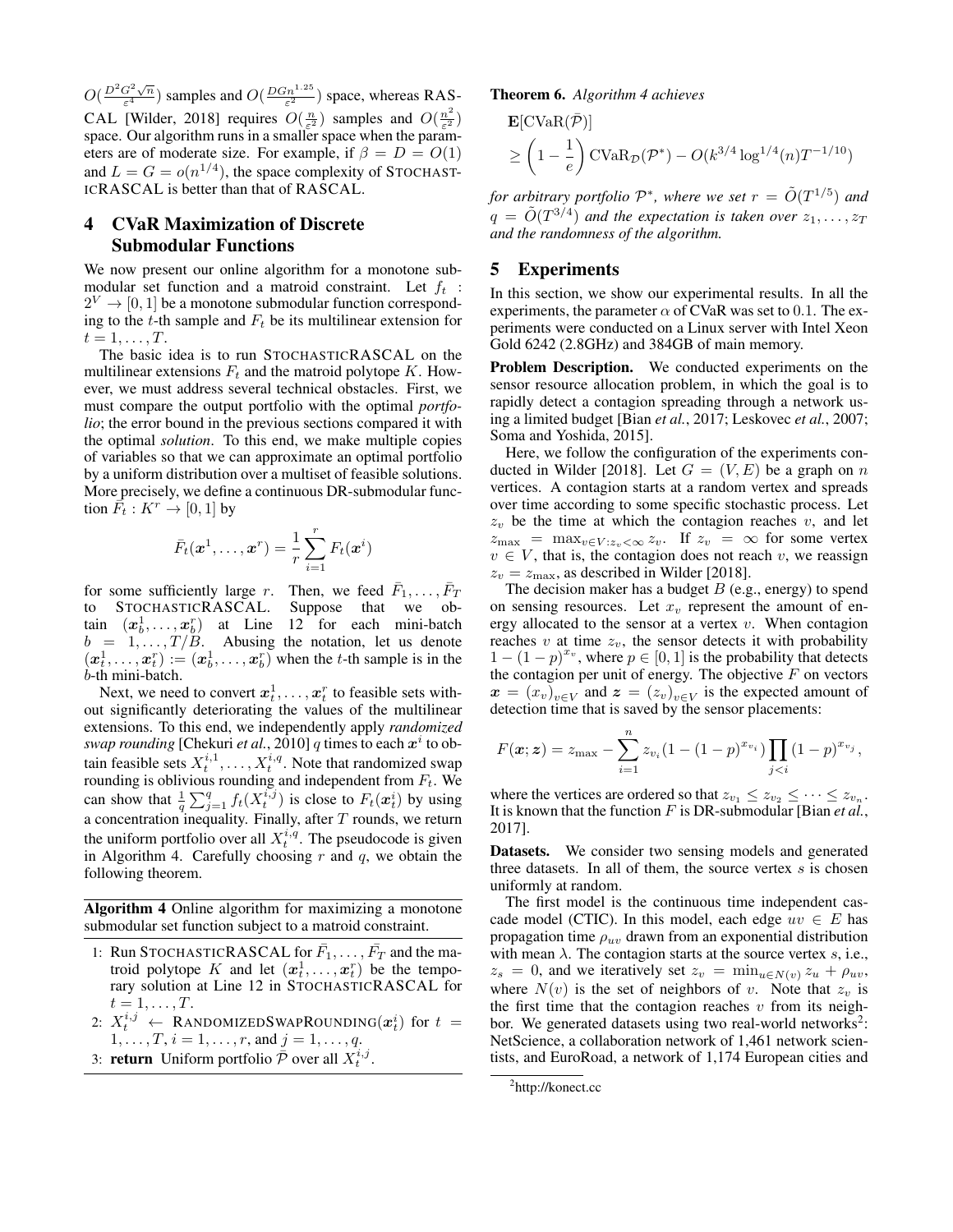<span id="page-5-0"></span>

Figure 1: CVaR and the number of samples T

<span id="page-5-1"></span>

Figure 2: CVaR and budget B

the roads between them. For both networks, we set  $\lambda = 5$ and  $p = 0.01$ , and we generated 1,000 scenarios.

The second model, known as the Battle of Water Sensor Networks (BWSN) [\[Ostfeld and others, 2008\]](#page-6-34), involves contamination detection in a water network. BWSM simulates the spread of contamination through a 126-vertex water network consisting of junctions, tanks, pumps, and the links between them, and the  $z<sub>v</sub>$  values are provided by a simulator. We set  $p = 0.001$  and generated 1,000 scenarios.

Methods. We compared our method against two offline algorithms, RASCAL [\[Wilder, 2018\]](#page-6-14) and the Frank–Wolfe (FW) algorithm [Bian *[et al.](#page-6-2)*, [2017\]](#page-6-2). We note that the latter algorithm is designed to maximize the expectation of a DRsubmodular function instead of its CVaR. We run those offline methods on the generated 1,000 scenarios for each dataset. As our method is an online algorithm, we run our method on 20,000 samples in an online manner, where each sample was uniformly drawn from the set of generated scenarios.

**Results.** Figure [1](#page-5-0) shows how the CVaR changes as  $T$  increases. For each dataset, as long as the batch size is not excessively small, the CVaR attained by our method approaches to that attained by RASCAL. FW algorithm showed significantly lower performance because it is not designed to maximize CVaR.

Figure [2](#page-5-1) shows how the CVaR changes as the budget  $B$  increases. For our method, we plotted the CVaR after processing 10, 000 samples. We can again confirm that the CVaR attained by our method is close to that attained by RASCAL.

# 6 Conclusion

We devised STOCHASTICRASCAL for maximizing CVaR of a monotone stochastic submodular function. We showed that STOCHASTICRASCAL finds a  $(1 - 1/e)$ -approximate solution with a convergence rate of  $O(T^{-1/4})$  for monotone continuous DR-submodular functions. We extended it to portfolio optimization for monotone submodular set functions under a matroid constraint. Experiments using CTIC and BWSN datasets demonstrated that our algorithm can rapidly achieve CVaRs that are comparable to RASCAL.

## Acknowledgments

T.S. is supported by JST, ERATO, Grant Number JPM-JER1903, Japan. Y.Y. is supported in part by JSPS KAK-ENHI Grant Number 18H05291 and 20H05965.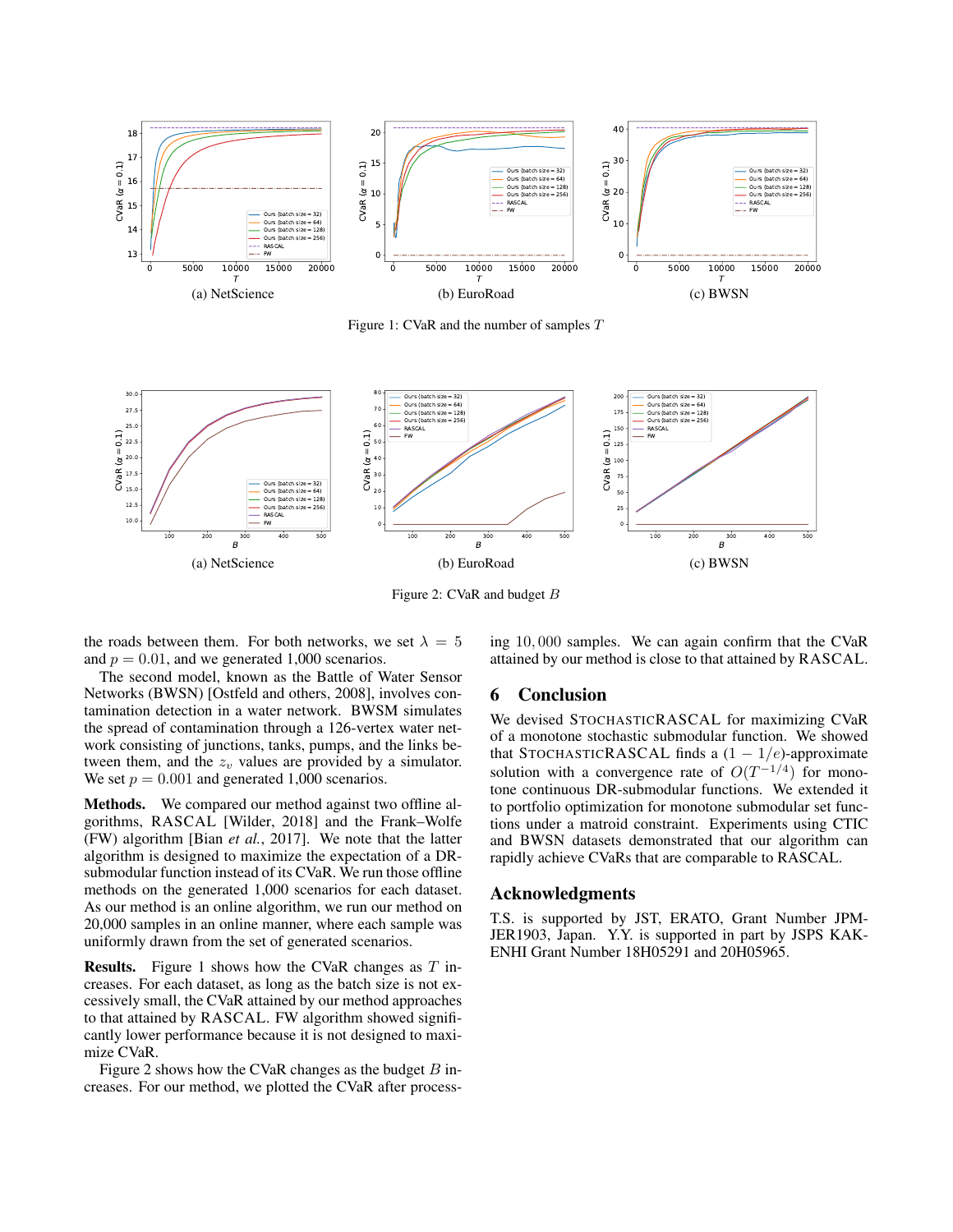# References

- <span id="page-6-26"></span>Nima Anari, Sebastian Pokutta, Georgia Tech, and Joseph Se. Structured robust submodular maximization: Offline and online algorithms. In *AISTATS*, volume 89, 2019.
- <span id="page-6-2"></span>Andrew An Bian, Baharan Mirzasoleiman, Joachim Buhmann, and Andreas Krause. Guaranteed non-convex optimization: Submodular maximization over continuous domains. In *AISTATS*, pages 111–120, 2017.
- <span id="page-6-1"></span>Niv Buchbinder and Moran Feldman. Submodular functions maximization problems. In *Handbook of Approximation Algorithms and Metaheuristics*, chapter 42. 2018.
- <span id="page-6-30"></span>Gruia Calinescu, Chandra Chekuri, Martin Pál, and Jan Vondrák. Maximizing a monotone submodular function subject to a matroid constraint. *SIAM J. Comput.*, 40(6):1740–1766, 2011.
- <span id="page-6-17"></span>Adrian Rivera Cardoso and Huan Xu. Risk-averse stochastic convex bandit. In *AISTATS*, pages 39–47, 2019.
- <span id="page-6-31"></span>Chandra Chekuri, Jan Vondrák, and Rico Zenklusen. Dependent randomized rounding via exchange properties of combinatorial structures. In *FOCS*, pages 575–584, 2010.
- <span id="page-6-25"></span>Robert Chen, Brendan Lucier, Yaron Singer, and Vasilis Syrgkanis. Robust optimization for non-convex objectives. In *NIPS*, pages 4705–4714, 2017.
- <span id="page-6-21"></span>Lin Chen, Hamed Hassani, and Amin Karbasi. Online continuous submodular maximization. In *AISTATS*, pages 1896– 1905, 2018.
- <span id="page-6-29"></span>Satoru Fujishige. *Submodular Functions and Optimization*. Elsevier, 2nd edition, 2005.
- <span id="page-6-20"></span>Daniel Golovin, Andreas Krause, and Matthew Streeter. Online submodular maximization under a matroid constraint with application to learning assignments. *arXiv*, 2014.
- <span id="page-6-4"></span>Hamed Hassani, Mahdi Soltanolkotabi, and Amin Karbasi. Gradient methods for submodular maximization. In *NIPS*, pages 5841–5851, 2017.
- <span id="page-6-15"></span>Elad Hazan. Introduction to online convex optimization. *Foundations and Trends® in Optimization*, 2(3-4):157– 325, 2016.
- <span id="page-6-6"></span>Amin Karbasi, Hamed Hassani, Aryan Mokhtari, and Zebang Shen. Stochastic continuous greedy++: When upper and lower bounds match. In *NeurIPS*, pages 13087–13097. 2019.
- <span id="page-6-3"></span>Mohammad Reza Karimi, Mario Lucic, Hamed Hassani, and Andreas Krause. Stochastic submodular maximization: The case of coverage functions. In *NIPS*, 2017.
- <span id="page-6-13"></span>David Kempe, Jon Kleinberg, and Eva Tardos. Maximizing ´ the spread of influence through a social network. In *KDD*, pages 137–146, 2003.
- <span id="page-6-0"></span>Andreas Krause and Daniel Golovin. Submodular function maximization. In *Tractability: Practical Approaches to Hard Problems*, pages 71–104. Cambridge University Press, 2014.
- <span id="page-6-24"></span>Andreas Krause, Brendan McMahan, Carlos Guestrin, and Anupam Gupta. Robust submodular observation selection. *JMLR*, 9:2761–2801, 2008.
- <span id="page-6-10"></span>Pavlo Krokhmal, Jonas Palmquist, and Stanislav Uryasev. Portfolio optimization with conditional value-at-risk objective and constraints. *Journal of Risk*, 4:43–68, 2002.
- <span id="page-6-32"></span>Jure Leskovec, Andreas Krause, Carlos Guestrin, Christos Faloutsos, Jeanne VanBriesen, and Natalie Glance. Costeffective outbreak detection in networks. In *KDD*, pages 420–429, 2007.
- <span id="page-6-11"></span>Takanori Maehara. Risk averse submodular utility maximization. *Operations Research Letters*, 43(5):526 – 529, 2015.
- <span id="page-6-7"></span>Renata Mansini, Włodzimierz Ogryczak, and M Grazia Speranza. Conditional value at risk and related linear programming models for portfolio optimization. *Annals of Operations Research*, 152(1):227–256, 2007.
- <span id="page-6-5"></span>Aryan Mokhtari, Hamed Hassani, and Amin Karbasi. Conditional gradient method for stochastic submodular maximization: Closing the gap. In *AISTATS*, pages 1886–1895, 2018.
- <span id="page-6-12"></span>Naoto Ohsaka and Yuichi Yoshida. Portfolio optimization for influence spread. In *WWW*, pages 977–985, 2017.
- <span id="page-6-34"></span>Avi Ostfeld et al. The battle of the water sensor networks (bwsn): A design challenge for engineers and algorithms. *J. Water Resour. Plan. Manag.*, 134(6):556–568, 2008.
- <span id="page-6-9"></span>R Tyrrell Rockafellar, Stanislav Uryasev, et al. Optimization of conditional value-at-risk. *Journal of Risk*, 2:21–42, 2000.
- <span id="page-6-22"></span>Tim Roughgarden and Joshua R. Wang. An optimal algorithm for online unconstrained submodular maximization. In *COLT*, pages 1307–1325, 2018.
- <span id="page-6-28"></span>Alexander Shapiro, Darinka Dentcheva, and Andrzej Ruszczyński. Lectures on stochastic programming: mod*eling and theory*. SIAM, 2014.
- <span id="page-6-33"></span>Tasuku Soma and Yuichi Yoshida. A generalization of submodular cover via the diminishing return property on the integer lattice. In *NIPS*, pages 847–855, 2015.
- <span id="page-6-23"></span>Tasuku Soma. No-regret algorithms for online k-submodular maximization. In *AISTATS*, pages 1205–1214, 2019.
- <span id="page-6-27"></span>Matthew Staib, Bryan Wilder, and Stefanie Jegelka. Distributionally robust submodular maximization. In *AISTATS*, volume 89, pages 506–516, 2019.
- <span id="page-6-18"></span>Matthew Streeter and Daniel Golovin. An online algorithm for maximizing submodular functions. In *NIPS*, pages 1577–1584, 2008.
- <span id="page-6-19"></span>Matthew Streeter, Daniel Golovin, and Andreas Krause. Online learning of assignments. In *NIPS*, pages 1794–1802. 2009.
- <span id="page-6-8"></span>Aviv Tamar, Yonatan Glassner, and Shie Mannor. Optimizing the CVaR via sampling. In *AAAI*, 2015.
- <span id="page-6-16"></span>Jan Vondrák. Symmetry and approximability of submodular maximization problems. *SIAM J. Comput.*, 42(1):265–304, 2013.
- <span id="page-6-14"></span>Bryan Wilder. Risk-sensitive submodular optimization. In *AAAI*, pages 6451–6458, 2018.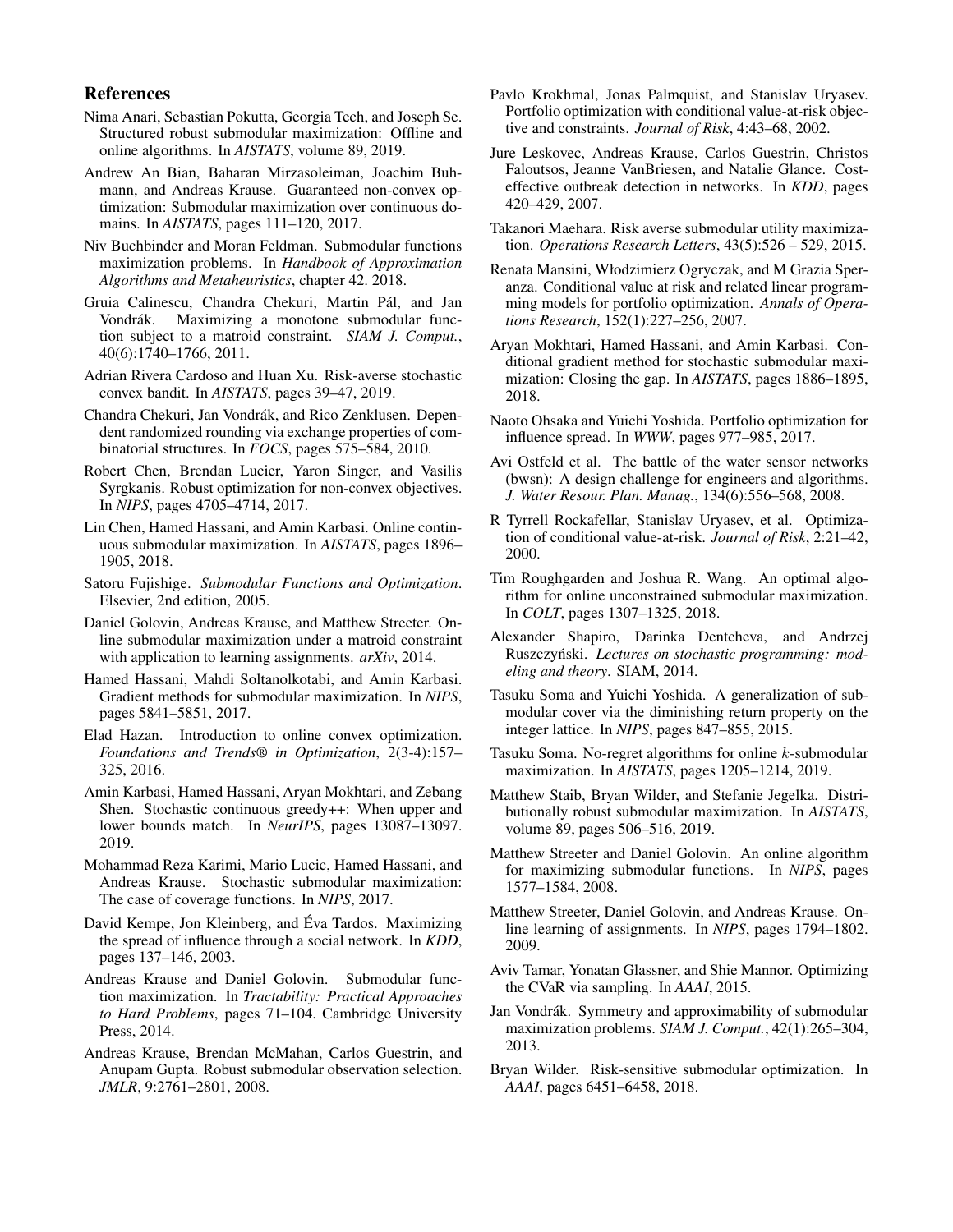- <span id="page-7-0"></span>Sheena Yau, Roy H Kwon, J Scott Rogers, and Desheng Wu. Financial and operational decisions in the electricity sector: Contract portfolio optimization with the conditional valueat-risk criterion. *Int. J. Prod. Econ*, 134(1):67–77, 2011.
- <span id="page-7-1"></span>Mingrui Zhang, Lin Chen, Hamed Hassani, and Amin Karbasi. Online continuous submodular maximization: From full-information to bandit feedback. In *NeurIPS*, volume 32, pages 9210–9221, 2019.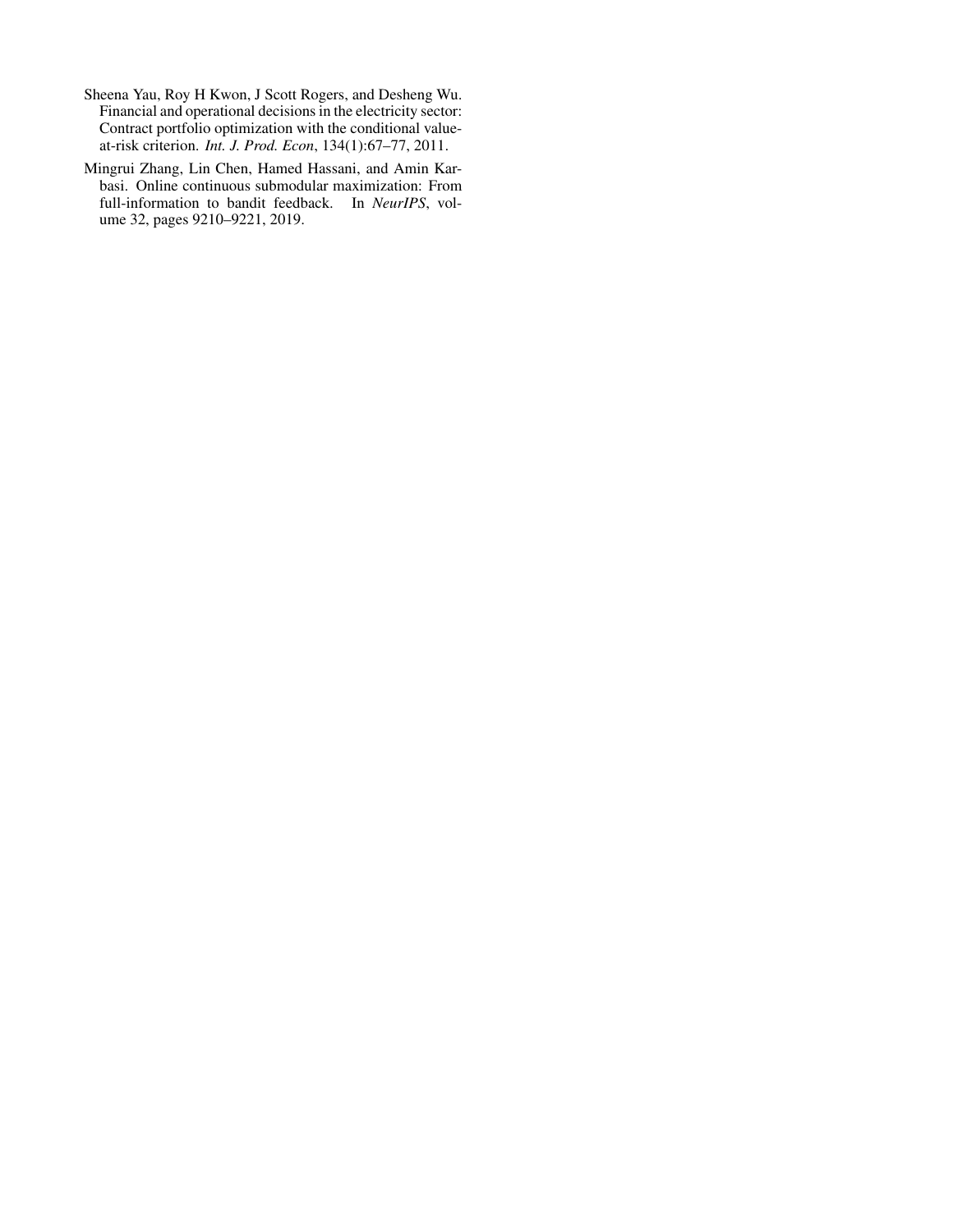# A Adversarial Setting

In this section, we present online algorithm for CVaR maximization in an adversarial environment.

## A.1 Preliminaries on Online Convex Optimization

We use the framework called *online convex optimization (OCO)* extensively, and will briefly explain it below. For details, the reader is referred to a monograph [\[Hazan, 2016\]](#page-6-15). In OCO, the learner is given a compact convex set  $K \subseteq \mathbb{R}^n$ . For each round  $t = 1, \ldots, T$ , the learner must select  $x_t \in K$  and then the adversary reveals a concave reward function<sup>[3](#page-8-0)</sup>  $f_t : K \to [0, 1]$  to the learner. The goal of the learner is to minimize the (1-)regret

$$
\mathrm{regret}(T) = \max_{\boldsymbol{x}^* \in K} \sum_{t=1}^T f_T(\boldsymbol{x}^*) - \sum_{t=1}^T f_t(\boldsymbol{x}_t).
$$

An important subclass of OCO is *online linear optimization (OLO)*, in which the objective functions are linear. We use the following OCO algorithms. Let  $\eta > 0$  be a learning rate.

#### Online Gradient Descent (OGD)

$$
\boldsymbol{x}_{t+1} = \text{proj}_K(\boldsymbol{x}_t + \eta \nabla f_t(\boldsymbol{x}_t))
$$

Follow the Perturbed Leader (FPL)

$$
\boldsymbol{x}_{t+1} = \operatorname*{argmax}_{\boldsymbol{x} \in K} \left\langle \eta \sum_{t'=1}^{t} \nabla f_{t'}(\boldsymbol{x}_{t'}) + \boldsymbol{r}_t, \boldsymbol{x} \right\rangle
$$

where  $r_t$  is a perturbation term drawn from some distribution  $\mathcal{D}_{\text{FPL}}$ .

**Lemma 7** [\(Hazan](#page-6-15) [\[2016\]](#page-6-15)). *If*  $\|\nabla f_t\| \leq G$  *and the diameter of* K *is* D, then the OGD sequence  $x_t$  satisfies

$$
regret(T) \leq \eta TG^2 + \frac{D^2}{\eta}.
$$

**Lemma 8** [\(Hazan](#page-6-15) [\[2016\]](#page-6-15); [Cohen and Hazan](#page-13-0) [\[2015\]](#page-13-0)). If  $f_t(x) = \langle g_t, x \rangle$ ,  $||g_t|| \leq G$ , and the diameter of K is D, then the FPL *sequence*  $x_t$  *with*  $\mathcal{D}_{\text{FPL}} = \text{Unif}([0,1]^n)$  *satisfies* 

$$
\mathbf{E}[\text{regret}(T)] \le \eta T G^2 + \frac{\sqrt{n} D^2}{\eta}
$$

,

*where the expectation is taken over the randomness in the algorithm. Further, if*  $||g_t||_{\infty} \leq 1$  *and* K *is an integral polytope contained in*  $\{x \in [0,1]^n : \sum_i x_i = k\}$ , then

$$
\text{regret}(T) \le k\sqrt{2\log n} \left(\eta kT + \frac{1}{\eta}\right)
$$

*for*  $\mathcal{D}_{\text{FPL}} = N(\mathbf{0}, I)$ *.* 

# A.2 Online Algorithm for Adversarial Online CVaR Learning

We now present our online algorithm, ONLINERASCAL, for adversarial online submodular CVaR learning. Let  $F_t : \mathbb{R}^n \to$ [0, 1] be a monotone continuous DR-submodular function with  $F_t(\mathbf{0}) = 0$  for  $t = 1, \ldots, T$ . Let  $K \subseteq \mathbb{R}_{\geq 0}^n$  be a down-closed convex set. ONLINERASCAL maintains  $(x_t, \tau_t) \in K \times [0, 1]$ . Let us consider the b-th mini-batch and denote a variable in this mini-batch by  $x_b$ . Within the b-th mini-batch, we play the same  $x_b$  and use OGD to learn  $\arg \max_{\tau} \sum_{t=(b-1)B+1}^{bB} \tilde{H}_t(x_b, \tau)$ . At the end of the b-th mini-batch, we update  $x_b$  using online continuous greedy where each inner iteration performs FPL. The pseudocode can be found in Algorithm [5.](#page-9-0)

<span id="page-8-1"></span>Theorem 9. *Under Assumption [1,](#page-2-2)* ONLINERASCAL *achieves*

$$
\left(1-\frac{1}{e}\right)\sum_{t=1}^T \tilde{H}_t(\boldsymbol{x}^*, \tau^*) - \sum_{t=1}^T \tilde{H}_t(\boldsymbol{x}_t, \tau_t) \leq B\delta \sum_{s=0}^{1-\delta} r_{\text{FPL},s}(T/B) + \frac{T}{B}r_{\text{OGD}}(B) + \delta\beta_u D^2 T
$$

*for arbitrary*  $x^*$  *and*  $\tau^*$ *, where*  $r_{\text{FPL},s}$  *is the 1-regret of the s-th FPL,*  $r_{\text{OGD}}$  *is the 1-regret of OGD,*  $\beta_u = \frac{1}{\alpha}(\beta + \frac{LG}{u})$ *, and* D *is the diameter of* K*.*

<span id="page-8-0"></span><sup>&</sup>lt;sup>3</sup>Although OCO is usually formulated as convex minimization, we state OCO in the form of concave maximization for later use. Note that we can convert minimization to maximization by negating the objective function.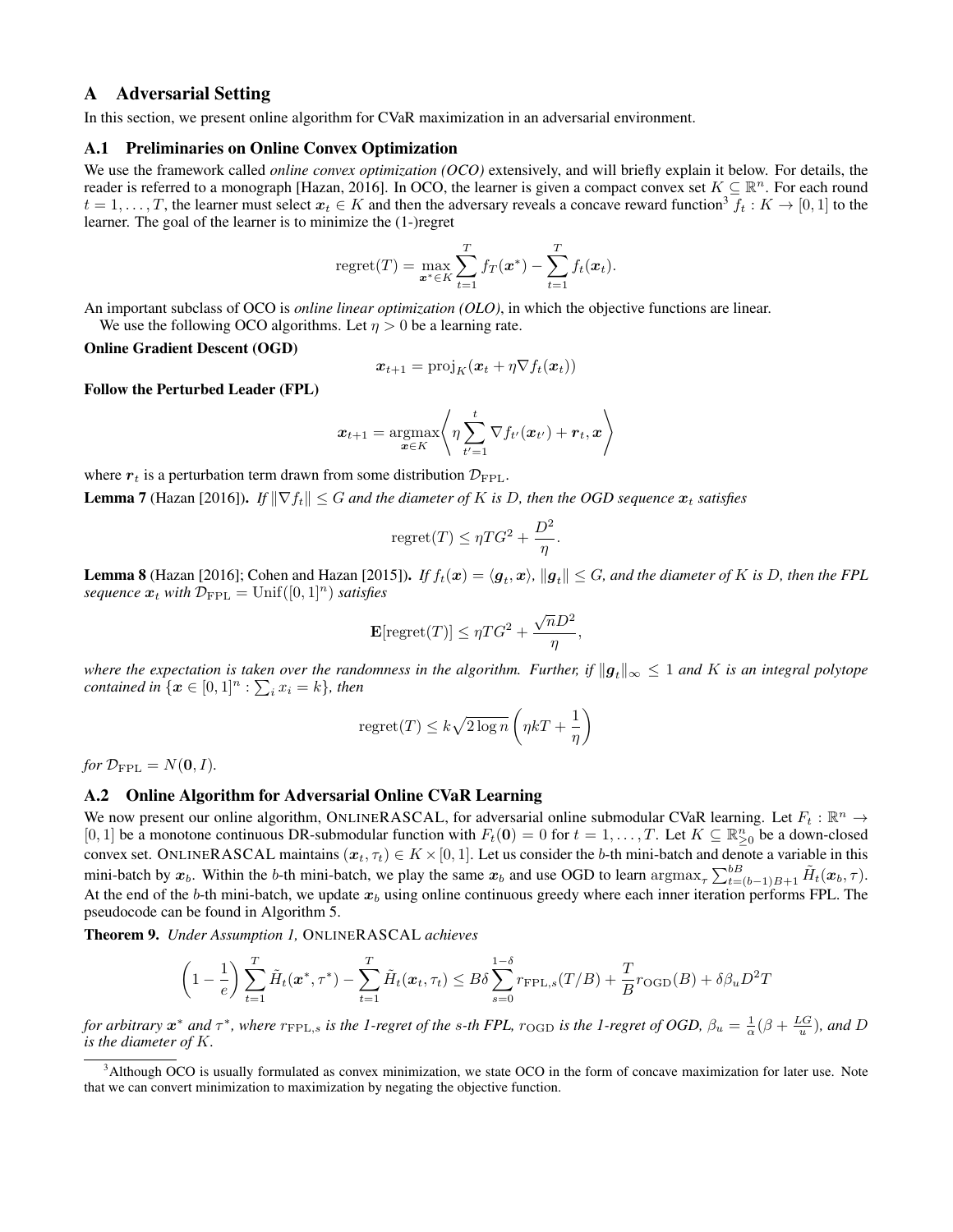## <span id="page-9-0"></span>Algorithm 5 ONLINERASCAL

**Require:** learning rates  $\eta$ ,  $\lambda > 0$ , step size  $\delta > 0$ , FPL distribution  $\mathcal{D}_{\text{FPL}}$ , and mini-batch size  $B > 0$ 1: Initialize  $x_1 \in K$ . 2: for  $b = 1, ..., T/B$  do 3: /\* learn  $\tau$  in mini-batch \*/ 4: Initialize  $\tau_{(b-1)B+1} \in [0,1].$ 5: **for**  $t = (b-1)B + 1, ..., bB$  **do** 6: Play  $(\mathbf{x}_b, \tau_t)$  and observe  $F_t$ . 7:  $\gamma_t \leftarrow \partial_\tau \tilde{H}_t(\boldsymbol{x}_b,\tau_t).$ 8:  $\tau_{t+1} \leftarrow \text{proj}_{[0,1]}(\tau_t + \eta \gamma_t).$  // OGD<br>9: **end for** 9: end for 10: Let  $\bar{H}_b(\bm{x}) = \frac{1}{B} \max_{\tau} \sum_{t=(b-1)B+1}^{b} \tilde{H}_t(\bm{x}, \tau)$ . 11: /\* continuous greedy \*/ 12: Let  $x_{b+1}^0 \leftarrow 0$ . 13: **for**  $s = 0, \delta, 2\delta, \ldots, 1 - \delta$  do 14: Compute  $g_b^s = \nabla_x \bar{H}_b(x_b^s)$  via SMOOTHGRAD and SMOOTHTAU. 15: Take a vertex  $d_{b+1}^s$  of K that maximizes  $\left\langle \lambda \sum_{b'=1}^b g_{b'}^s + r_b^s, d \right\rangle$  for  $d \in K$ , where  $r_b^s \sim \mathcal{D}_{\text{FPL}}$ . // FPL 16:  $x_{b+1}^{s+\delta} \leftarrow x_{b+1}^s + \delta d_{b+1}^s$ <br>17: **end for** 18: Let  $x_{b+1} = x_{b+1}^1$ . 19: end for

Before diving into the formal proof, we outline the proof. Recall that the 1-regret of the s-th FPL algorithm is

$$
r_{\textrm{FPL},s}(T/B)=\max\limits_{\bm{d}^* \in K} \sum\limits_{b=1}^{T/B} \langle \bm{g}_b^s, \bm{d}^* \rangle - \sum\limits_{b=1}^{T/B} \langle \bm{g}_b^s, \bm{d}_b^s \rangle
$$

for each s. Then, using the up-concavity of  $\bar{H}_b$ , we can prove

$$
\sum_{b=1}^{T/B} \bar{H}_b(\boldsymbol{x}^*) - \bar{H}_b(\boldsymbol{x}_b^s) \le \sum_{b=1}^{T/B} \langle \nabla_{\boldsymbol{x}} \bar{H}_b(\boldsymbol{x}_b^s), \boldsymbol{d}_b^s \rangle + r_{\text{FPL},s}(T/B)
$$

for each s. On the other hand, for each s, we have

$$
\sum_{b=1}^{T/B} \bar{H}_b(\boldsymbol{x}_b^{s+\delta}) - \bar{H}_b(\boldsymbol{x}_b^s) \geq \sum_{b=1}^{T/B} \langle \nabla \bar{H}_b(\boldsymbol{x}_b^s), \delta \boldsymbol{d}_b^s \rangle - \delta^2 \beta_u D^2 \frac{T}{B},
$$

where  $\beta_u$  is the smoothness parameter of  $\bar{H}_b$ . By combining these two inequalities, we can show

$$
\left(1-\frac{1}{e}\right)\sum_{b=1}^{T/B}\bar{H}_{b}(\boldsymbol{x}^{*})-\sum_{b=1}^{T/B}\bar{H}_{b}(\boldsymbol{x}_{b})\leq \delta \sum_{s=0}^{1-\delta}r_{\text{FPL},s}(T/B)+\delta \beta_{u}D^{2}\frac{T}{B}.
$$

via the standard analysis of continuous greedy.

The next step is to relate  $\bar{H}_b$  with the regret in terms of  $\tilde{H}_t$ . We have

$$
\sum_{t=(b-1)B+1}^{bB} \tilde{H}_t(\boldsymbol{x}_b, \tau_t) \ge \max_{\tau} \sum_{t=(b-1)B+1}^{bB} \tilde{H}_t(\boldsymbol{x}_b, \tau) - r_{\text{OGD}}(B)
$$
  
=  $B \cdot \bar{H}_b(\boldsymbol{x}_b) - r_{\text{OGD}}(B)$ ,

by the definition of the 1-regret of OGD. Combining these two bounds, we can prove Theorem [9.](#page-8-1)

*Proof of Theorem [9.](#page-8-1)* First, we obtain

$$
\sum_{b=1}^{T/B} \bar{H}_b(\boldsymbol{x}^*) - \bar{H}_b(\boldsymbol{x}_b^s) \le \sum_{b=1}^{T/B} \bar{H}_b(\boldsymbol{x}^* \vee \boldsymbol{x}_b^s) - \bar{H}_b(\boldsymbol{x}_b^s)
$$
\n(monotonicty)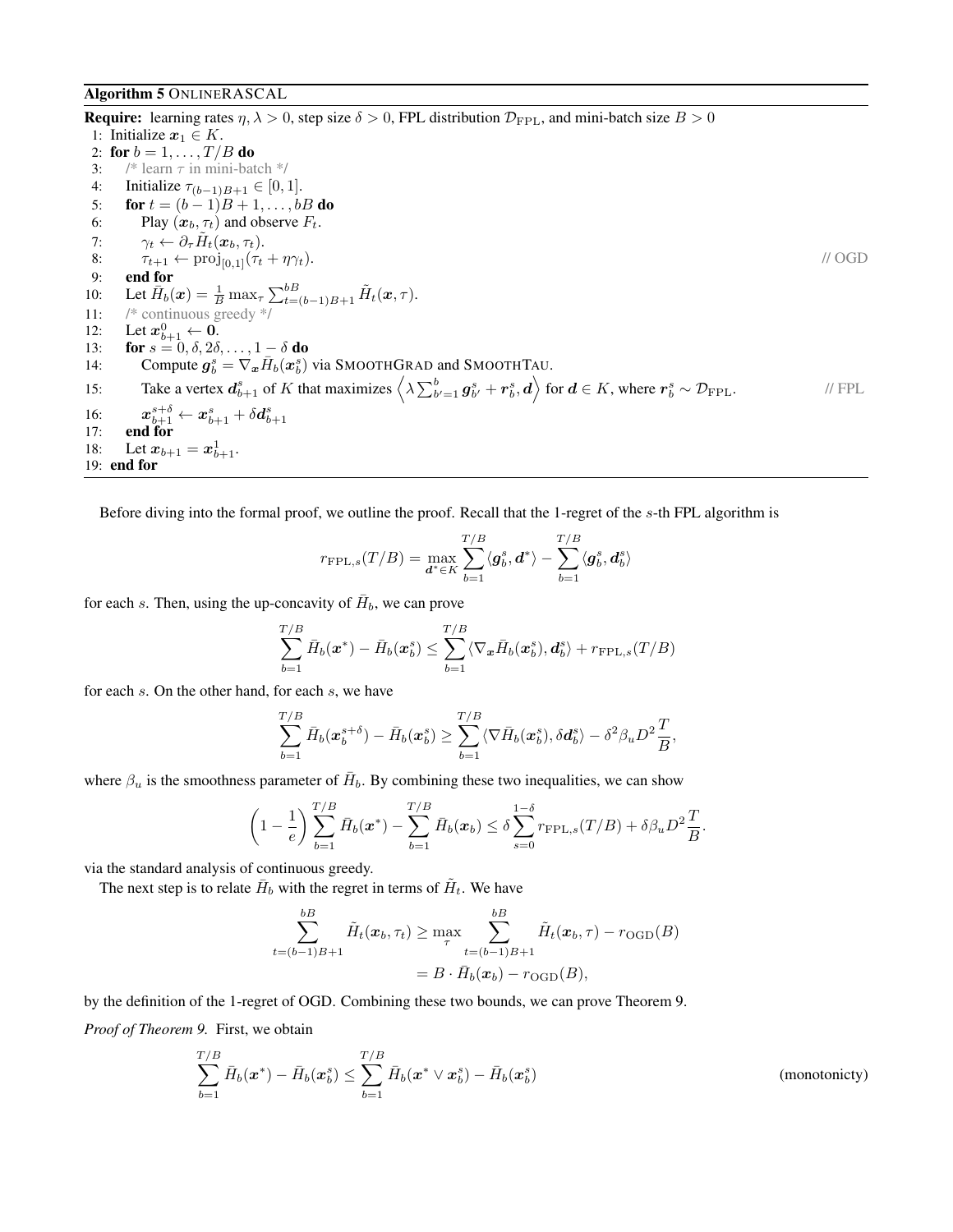$$
\leq \sum_{b=1}^{T/B} \langle \nabla_{\boldsymbol{x}} \bar{H}_b(\boldsymbol{x}_b^s), \boldsymbol{x}^* \vee \boldsymbol{x}_b^s - \boldsymbol{x}_b^s \rangle \qquad \text{(up-concavity)}\n\leq \sum_{b=1}^{T/B} \langle \nabla_{\boldsymbol{x}} \bar{H}_b(\boldsymbol{x}_b^s), \boldsymbol{x}^* \rangle \qquad (\boldsymbol{x}^* \geq \boldsymbol{x}^* \vee \boldsymbol{x}_b^s - \boldsymbol{x}_b^s \text{ and } \nabla_{\boldsymbol{x}} \bar{H}_b(\boldsymbol{x}_b^s) \geq 0)\n\leq \sum_{b=1}^{T/B} \langle \nabla_{\boldsymbol{x}} \bar{H}_b(\boldsymbol{x}_b^s), d_b^s \rangle + r_{\text{FPL},s}(T/B). \qquad \text{(definition of 1-regret)}
$$

On the other hand, we have

$$
\sum_{b=1}^{T/B} \bar{H}_b(x_b^{s+\delta}) - \bar{H}_b(x_b^s) \ge \sum_{b=1}^{T/B} \langle \nabla \bar{H}_b(x_b^{s+\delta}), \delta d_b^s \rangle
$$
 (up-concavity)  

$$
\ge \sum_{b=1}^{T/B} \left[ \langle \nabla \bar{H}_b(x_b^s), \delta d_b^s \rangle - \delta^2 \beta_u \| d_b^s \|^2 \right]
$$
 (Lipschitz continuity of  $\nabla \bar{H}_b(\cdot)$ )  

$$
\ge \sum_{b=1}^{T/B} \langle \nabla \bar{H}_b(x_b^s), \delta d_b^s \rangle - \delta^2 \beta_u D^2 \frac{T}{B},
$$
 (||d<sub>b</sub><sup>s</sup>|| \le D)

Hence, we obtain

$$
\sum_{b=1}^{T/B} \bar{H}_b(\boldsymbol{x}_b^{s+\delta}) - \bar{H}_b(\boldsymbol{x}_b^s) \ge \delta \sum_{b=1}^{T/B} (\bar{H}_b(\boldsymbol{x}^*) - \bar{H}_b(\boldsymbol{x}_b^s)) - \delta r_{\text{FPL},s}(T/B) - \delta^2 \beta_u D^2 \frac{T}{B}
$$

for  $s = 0, \delta, 2\delta, \ldots, 1 - \delta$ . Then,

$$
\sum_{b=1}^{T/B} (\bar{H}_b(\mathbf{x}^*) - \bar{H}_b(\mathbf{x}_b^{s+\delta})) = \sum_{b=1}^{T/B} (\bar{H}_b(\mathbf{x}^*) - \bar{H}_b(\mathbf{x}_b^s)) - \sum_{b=1}^{T/B} (\bar{H}_b(\mathbf{x}_b^{s+\delta}) - \bar{H}_b(\mathbf{x}_b^s))
$$
\n
$$
\leq \sum_{b=1}^{T/B} (\bar{H}_b(\mathbf{x}^*) - \bar{H}_b(\mathbf{x}_b^s)) - \delta \sum_{b=1}^{T/B} (\bar{H}_b(\mathbf{x}^*) - \bar{H}_b(\mathbf{x}_b^s)) + \delta r_{\text{FPL},s}(T/B) + \delta^2 \beta_u D^2 \frac{T}{B}
$$
\n
$$
= (1 - \delta) \sum_{b=1}^{T/B} (\bar{H}_b(\mathbf{x}^*) - \bar{H}_b(\mathbf{x}_b^s)) + \delta r_{\text{FPL},s}(T/B) + \delta^2 \beta_u D^2 \frac{T}{B}
$$

for  $s = 0, \delta, 2\delta, \ldots, 1 - \delta$ . Using this inequality inductively, we have

$$
\sum_{b=1}^{T/B} (\bar{H}_b(\mathbf{x}^*) - \bar{H}_b(\mathbf{x}_b^1)) \le (1 - \delta)^{1/\delta} \sum_{b=1}^{T/B} (\bar{H}_b(\mathbf{x}^*) - \bar{H}_b(\mathbf{x}_b^0)) + \delta \sum_{s=0}^{1-\delta} r_{\text{FPL},s}(T/B) + \delta \beta_u D^2 \frac{T}{B}
$$
  

$$
\le \frac{1}{e} \sum_{b=1}^{T/B} \bar{H}_b(\mathbf{x}^*) + \delta \sum_{s=0}^{1-\delta} r_{\text{FPL},s}(T/B) + \delta \beta_u D^2 \frac{T}{B},
$$

where in the last inequality we used  $1 + x \le e^x$  for  $x \in \mathbb{R}$  and  $\overline{H}_b(x_b^0) = \overline{H}_b(0) = 0$ . Rearranging the terms and using  $x_b := x_b^1$ , we obtain

<span id="page-10-0"></span>
$$
\left(1 - \frac{1}{e}\right) \sum_{b=1}^{T/B} \bar{H}_b(\boldsymbol{x}^*) - \sum_{b=1}^{T/B} \bar{H}_b(\boldsymbol{x}_b) \le \delta \sum_{s=0}^{1-\delta} r_{\text{FPL},s}(T/B) + \delta \beta_u D^2 \frac{T}{B}.
$$
\n(1)

Finally,

$$
\sum_{t=1}^{T} \tilde{H}_t(\boldsymbol{x}_t, \tau_t) = \sum_{b=1}^{T/B} \sum_{t=(b-1)B+1}^{bB} \tilde{H}_t(\boldsymbol{x}_b, \tau_t)
$$
 ( $\boldsymbol{x}_t$  is a constant in each mini-batch)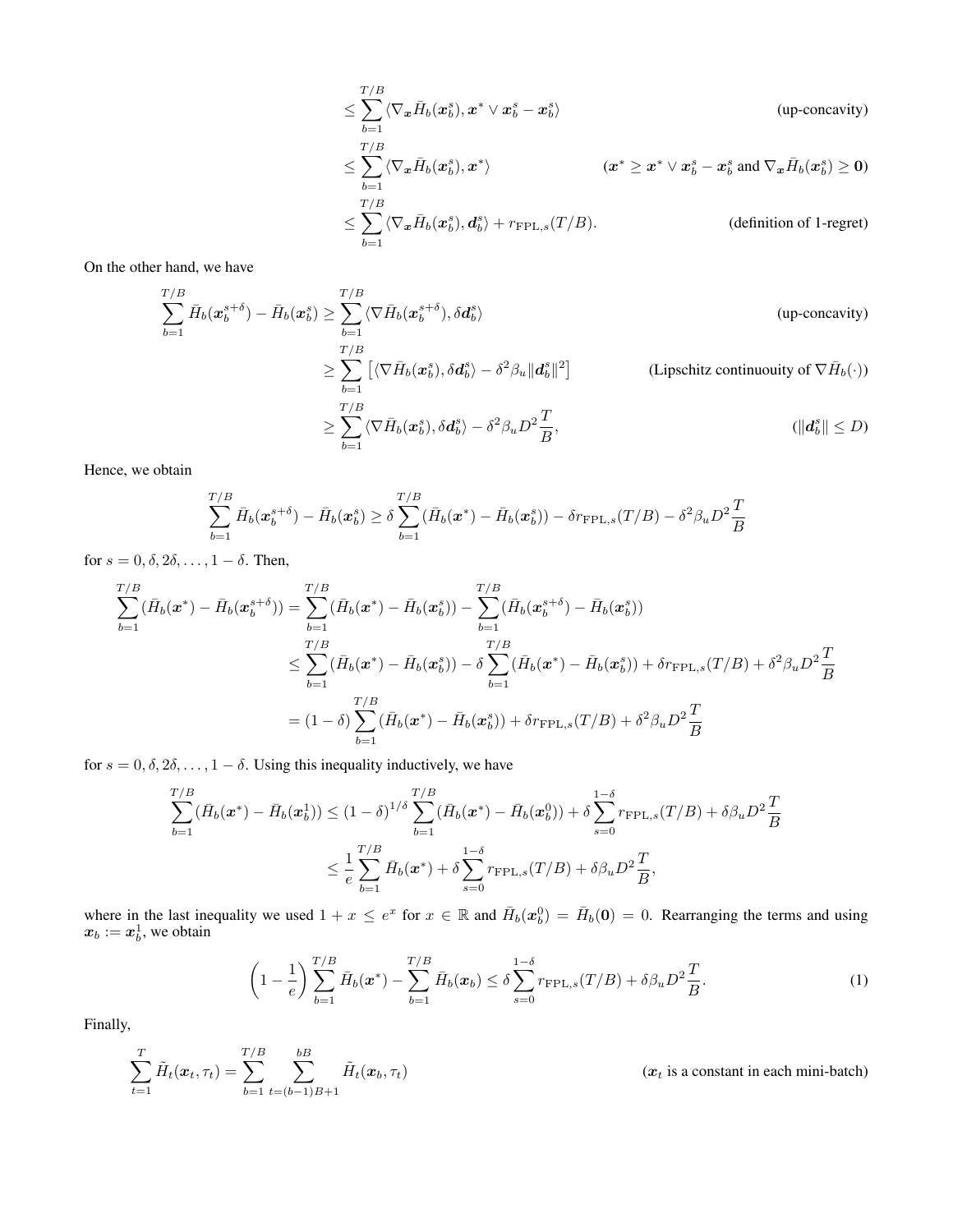$$
\geq \sum_{b=1}^{T/B} \left[ \max_{\tau} \sum_{t=(b-1)B+1}^{bB} \tilde{H}_{t}(x_{b},\tau) - r_{\text{OGD}}(B) \right]
$$
\n
$$
= B \sum_{b=1}^{T/B} \bar{H}_{b}(x_{b}) - \frac{T}{B} r_{\text{OGD}}(B) \qquad \text{(definition of } \bar{H}_{b})
$$
\n
$$
\geq B \left[ \left( 1 - \frac{1}{e} \right) \sum_{b=1}^{T/B} \bar{H}_{b}(x^{*}) - \delta \sum_{s=0}^{1-\delta} r_{\text{FPL},s}(T/B) + \delta \beta_{u} D^{2} \frac{T}{B} \right] - \frac{T}{B} r_{\text{OGD}}(B) \qquad \text{(by (1))}
$$
\n
$$
= \left( 1 - \frac{1}{e} \right) \sum_{b=1}^{T/B} \max_{\tau} \sum_{t=(b-1)B+1}^{bB} \tilde{H}_{t}(x^{*},\tau) - B\delta \sum_{s=0}^{1-\delta} r_{\text{FPL},s}(T/B) + T\delta \beta_{u} D^{2} - \frac{T}{B} r_{\text{OGD}}(B)
$$
\n
$$
\geq \left( 1 - \frac{1}{e} \right) \sum_{b=1}^{T/B} \sum_{t=(b-1)B+1}^{bB} \tilde{H}_{t}(x^{*},\tau^{*}) - B\delta \sum_{s=0}^{1-\delta} r_{\text{FPL},s}(T/B) + T\delta \beta_{u} D^{2} - \frac{T}{B} r_{\text{OGD}}(B)
$$
\n
$$
= \left( 1 - \frac{1}{e} \right) \sum_{t=1}^{T} \tilde{H}_{t}(x^{*},\tau^{*}) - B\delta \sum_{s=0}^{1-\delta} r_{\text{FPL},s}(T/B) + T\delta \beta_{u} D^{2} - \frac{T}{B} r_{\text{OGD}}(B).
$$

 $\Box$ 

Thus we have the desired bound in Theorem [9.](#page-8-1)

Finally, we need to convert the approximate regret bound in Theorem [9,](#page-8-1) which relates to the smoothed auxiliary functions  $\tilde{H}_t$ , to the one relating the original auxiliary function  $H_t$  for CVaR. This is achieved by choosing the smoothing parameter  $u > 0$  appropriately. Summarizing the above argument and plugging in the regret bounds of OGD and FPL, we obtain the following.

<span id="page-11-0"></span>Theorem 10 (formal version of Theorem [4\)](#page-3-4). *Under Assumption [1,](#page-2-2) Algorithm [5](#page-9-0) achieves*

$$
\left(1-\frac{1}{e}\right)\sum_{t=1}^T H_t(\boldsymbol{x}^*,\tau^*) - \sum_{t=1}^T H_t(\boldsymbol{x}_t,\tau_t) \leq B\delta\sum_{s=0}^{1-\delta} r_{\text{FPL},s}(T/B) + \frac{T}{B}r_{\text{OGD}}(B) + \delta\beta_u D^2 T + uT\left(1+\frac{1}{\alpha}\right).
$$

*for any*  $x^*$  *and*  $\tau^*$ *. By setting*  $B = \frac{\alpha C_\alpha \sqrt{T}}{D G n^{1/4}}$ *,*  $\delta = \frac{\alpha^2}{D^2 ((1+\alpha)GL\sqrt{T} + \alpha\beta T^{1/4})}$ *,*  $\eta = \frac{1}{C_\alpha \sqrt{T}}$  $\frac{1}{C_{\alpha}\sqrt{B}}, \lambda = \frac{\alpha Dn^{1/4}\sqrt{B/T}}{G}$  $\frac{\sqrt{B/T}}{G}$ ,  $u = \frac{T^{-1/4}}{(1+1/\alpha)}$  $\frac{T^{-1/4}}{(1+1/\alpha)}$ *, and*  $\mathcal{D}_{\rm FPL} = \text{Unif}([0,1]^n)$ , we obtain

$$
\left(1-\frac{1}{e}\right)\sum_{t=1}^T H_t(\boldsymbol{x}^*,\tau^*) - \sum_{t=1}^T H_t(\boldsymbol{x}_t,\tau_t) \leq O\left(\frac{\sqrt{C_{\alpha}G D}n^{1/8}}{\sqrt{\alpha}}\right) T^{3/4},
$$

where  $C_\alpha := \max\{1,\frac{1}{\alpha}-1\}$ . Further, if K is an integral polytope contained in  $\{x\in[0,1]^n:\sum_ix_i=k\}$ , then

$$
\left(1-\frac{1}{e}\right)\sum_{t=1}^{T}H_t(\boldsymbol{x}^*,\tau^*)-\sum_{t=1}^{T}H_t(\boldsymbol{x}_t,\tau_t)\leq O\left(\frac{\sqrt{C_{\alpha}G_{\infty}}k^{3/4}\log^{1/4}n}{\sqrt{\alpha}}\right)T^{3/4}
$$
\n
$$
\text{for } B = \frac{\sqrt{2}C_{\alpha}\sqrt{T}\alpha}{2G_{\infty}k^{3/2}\sqrt{\log(n)}}, \delta = \frac{\alpha^2}{D^2\left((1+\alpha)GL\sqrt{T}+\alpha\beta T^{1/4}\right)}, \eta = \frac{1}{C_{\alpha}\sqrt{B}}, \lambda = \sqrt{\frac{B}{Tk}}, u = \frac{T^{-1/4}}{(1+1/\alpha)}, \text{ and } \mathcal{D}_{\text{FPL}} = N(\mathbf{0}, I).
$$

Remark 11. One may wonder if we can replace the inner FPL algorithms with *online mirror descent (OMD)* [\[Hazan, 2016\]](#page-6-15) to obtain a (theoretically) better bound. A drawback of OMD is that it requires an oracle that computes the Bregman projection on K, which is more powerful than the linear optimization oracle used in our algorithm. This difference has a significant effect on computational complexity. For example, if  $K$  is a matroid polytope, then the linear optimization on  $K$  can be solved efficiently with the greedy algorithm, whereas the Bregman projection requires minimizing submodular functions multiple times [\[Suehiro](#page-13-1) *[et al.](#page-13-1)*, [2012\]](#page-13-1). Therefore, we omit the OMD version in this paper.

# B Online to Batch Conversion and Proof of Theorem [5](#page-3-5)

In this section, we show that an algorithm for adversarial online submodular CVaR learning can be used for CVaR maximization in an i.i.d. environment. As an application, we show that STOCHASTICRASCAL outputs feasible x that  $\mathbf{E}[\text{CVaR}_{\mathcal{D}}(x)] \geq$  $(1-1/e)$  CVa $R_{\mathcal{D}}(x^*)$  –  $O(T^{-1/4})$  for an arbitrary feasible  $x^*$ . The idea behind the conversion is similar to an *online to batch conversion* [\[Cesa-Bianchi](#page-13-2) *et al.*, [2002\]](#page-13-2)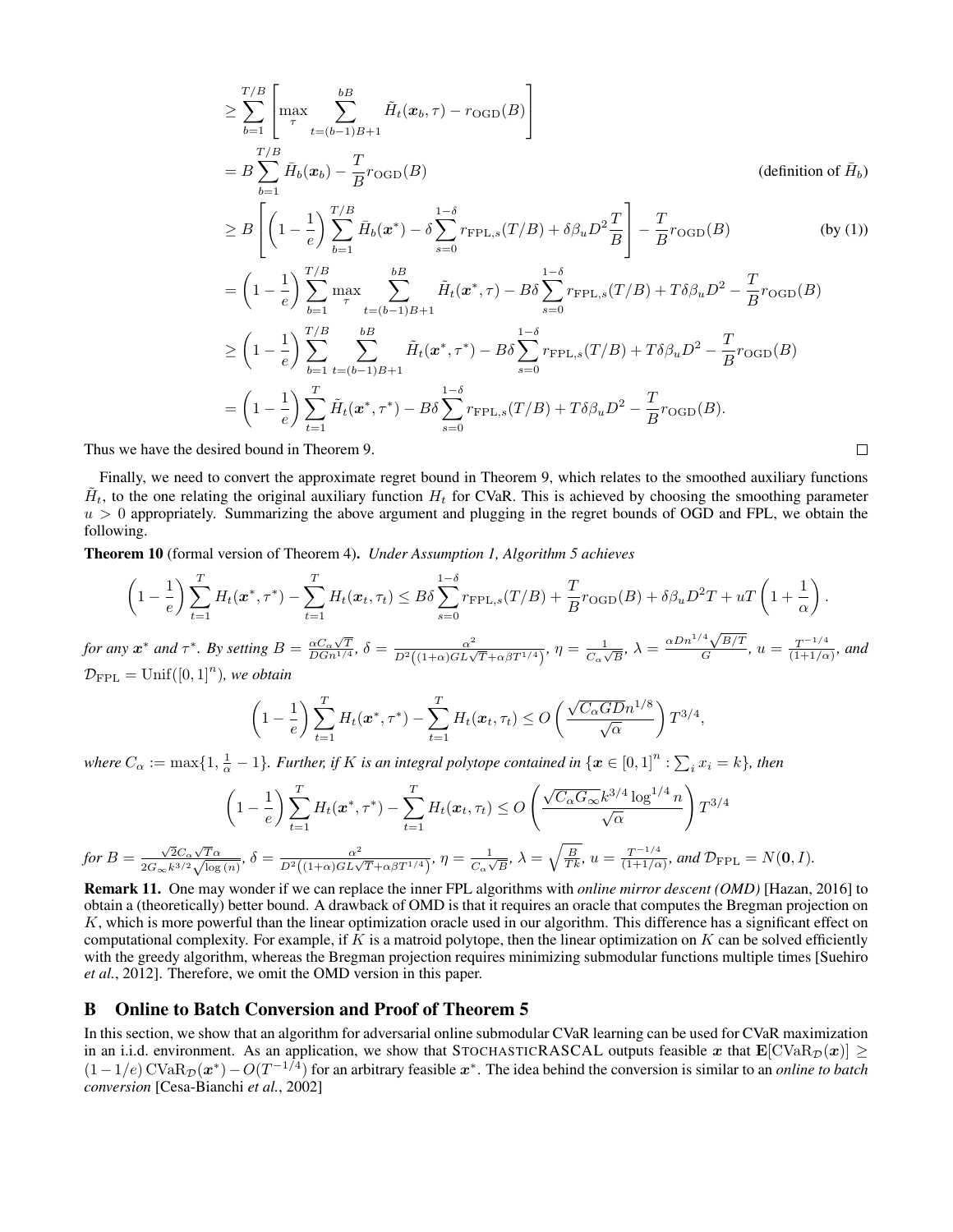Let  $z_1, \ldots, z_T$  be i.i.d. samples,  $F_t = F(\cdot; z_t)$ , and  $H_t$  be a function defined as

$$
H_t(\boldsymbol{x},\tau) = \tau - \frac{1}{\alpha} [\tau - F_t(\boldsymbol{x})]_+ = \tau - \frac{1}{\alpha} [\tau - F(\boldsymbol{x}; z_t)]_+,
$$

for  $t = 1, \ldots, T$ . Define a function H by

$$
H(\boldsymbol{x},\tau) = \tau - \frac{1}{\alpha} \mathop{\mathbf{E}}_{z\sim\mathcal{D}} \left[\tau - F(\boldsymbol{x};z)\right]_+.
$$

Note that  $CVaR_{\mathcal{D}}(\mathcal{P}) = \max_{\tau \in [0,1]} H(\mathcal{P}, \tau)$ . Further, for fixed x and  $\tau$ , we have  $\mathbf{E}_{z_t} H_t(\mathbf{x}, \tau) = H(\mathbf{x}, \tau)$ .

<span id="page-12-0"></span>**Lemma 12** (online to batch). *Suppose that an online algorithm outputs*  $(x_t, \tau_t)$  *for*  $F_1, \ldots, F_T$ . Let x be sampled uniformly at random from  $\boldsymbol{x}_1,\ldots,\boldsymbol{x}_T$ . Then, for an arbitrary  $\boldsymbol{x}^*\in K$ ,

$$
\mathbf{E}[\text{CVaR}_{\mathcal{D}}(\boldsymbol{x})] \ge \left(1 - \frac{1}{e}\right) \text{CVaR}_{\mathcal{D}}(\boldsymbol{x}^*) - \frac{1}{T} \mathbf{E}[\text{regret}_{1-1/e}(T)],
$$

*where the expectation is taken over*  $z_1, \ldots, z_T$  *and the randomness of the online algorithm.* 

*Proof.* First, we note that

$$
\mathbf{E}_{z_1,\ldots,z_T} H_t(\boldsymbol{x}_t,\tau_t) = \mathbf{E}_{z_1,\ldots,z_{t-1}} \mathbf{E}[H_t(\boldsymbol{x}_t,\tau_t) \mid z_1,\ldots,z_{t-1}] \n= \mathbf{E}_{z_1,\ldots,z_{t-1}} H(\boldsymbol{x}_t,\tau_t),
$$

where in the last equality we used  $x_t, \tau_t$  is independent to  $z_t$  by the definition of online algorithms. For an arbitrary  $x^* \in$  $K, \tau^* \in [0,1]$ , we have

$$
\mathbf{E}[\text{CVaR}_{\mathcal{D}}(\boldsymbol{x})] = \frac{1}{T} \sum_{t=1}^{T} \mathbf{E}_{z_1, \dots, z_T}[\text{CVaR}_{\mathcal{D}}(\boldsymbol{x}_t)]
$$
\n
$$
\geq \frac{1}{T} \sum_{t=1}^{T} \mathbf{E}_{z_1, \dots, z_T}[\boldsymbol{H}(\boldsymbol{x}, \tau_t)] \qquad \text{(since } \text{CVaR}_{\mathcal{D}}(\boldsymbol{x}_t) = \max_{\tau \in [0,1]} \boldsymbol{H}(\boldsymbol{x}_t, \tau) \geq \boldsymbol{H}(\boldsymbol{x}_t, \tau_t))
$$
\n
$$
= \frac{1}{T} \sum_{t=1}^{T} \mathbf{E}_{z_1, \dots, z_T}[\boldsymbol{H}_t(\boldsymbol{x}_t, \tau_t)]
$$
\n
$$
\geq \frac{1}{T} \sum_{z_1, \dots, z_T} \left(1 - \frac{1}{e}\right) \sum_{t=1}^{T} \boldsymbol{H}_t(\boldsymbol{x}^*, \tau^*) - \frac{1}{T} \sum_{z_1, \dots, z_T} \text{regret}_{1-1/e}(T)
$$
\n
$$
= \left(1 - \frac{1}{e}\right) \boldsymbol{H}(\boldsymbol{x}^*, \tau^*) - \frac{1}{T} \sum_{z_1, \dots, z_T} \text{regret}_{1-1/e}(T). \qquad \text{(since } \mathbf{E}_{z_1, \dots, z_T} \boldsymbol{H}_t(\boldsymbol{x}^*, \tau^*) = \boldsymbol{H}(\boldsymbol{x}^*, \tau^*))
$$

Since  $\tau^*$  is arbitrary, this implies

$$
\mathbf{E}[\text{CVaR}_{\mathcal{D}}(\boldsymbol{x})] \ge \left(1 - \frac{1}{e}\right) \text{CVaR}_{\mathcal{D}}(\boldsymbol{x}^*) - \frac{1}{T} \mathbf{E}[\text{regret}_{1-1/e}(T)].
$$

Hence, the online algorithm in the previous section immediately yields a  $(1 - 1/e)$ -approximation algorithm for CVaR maximization with a convergence rate of  $O(T^{-1/4})$ .

# B.1 Proof of Theorem [5](#page-3-5)

It is easy to see that STOCHASTICRASCAL is obtained by ONLINERASCAL. We note that in STOCHASTICRASCAL, the update of  $\tau_t$  is omitted because  $\tau_t$  is unnecessary for an i.i.d. environment. In other words, only the existence of  $\tau_t$  generated by OGD is required. Hence, by Lemma [12,](#page-12-0) STOCHASTICRASCAL has convergence rate  $\mathbf{E}[\text{regret}_{1-1/e}(T)]/T = O(T^{-1/4})$ , where regret<sub>1−1/e</sub>(T) is the  $(1-1/e)$ -regret of ONLINERASCAL. The choice of parameters is immediate from Theorem [10.](#page-11-0)